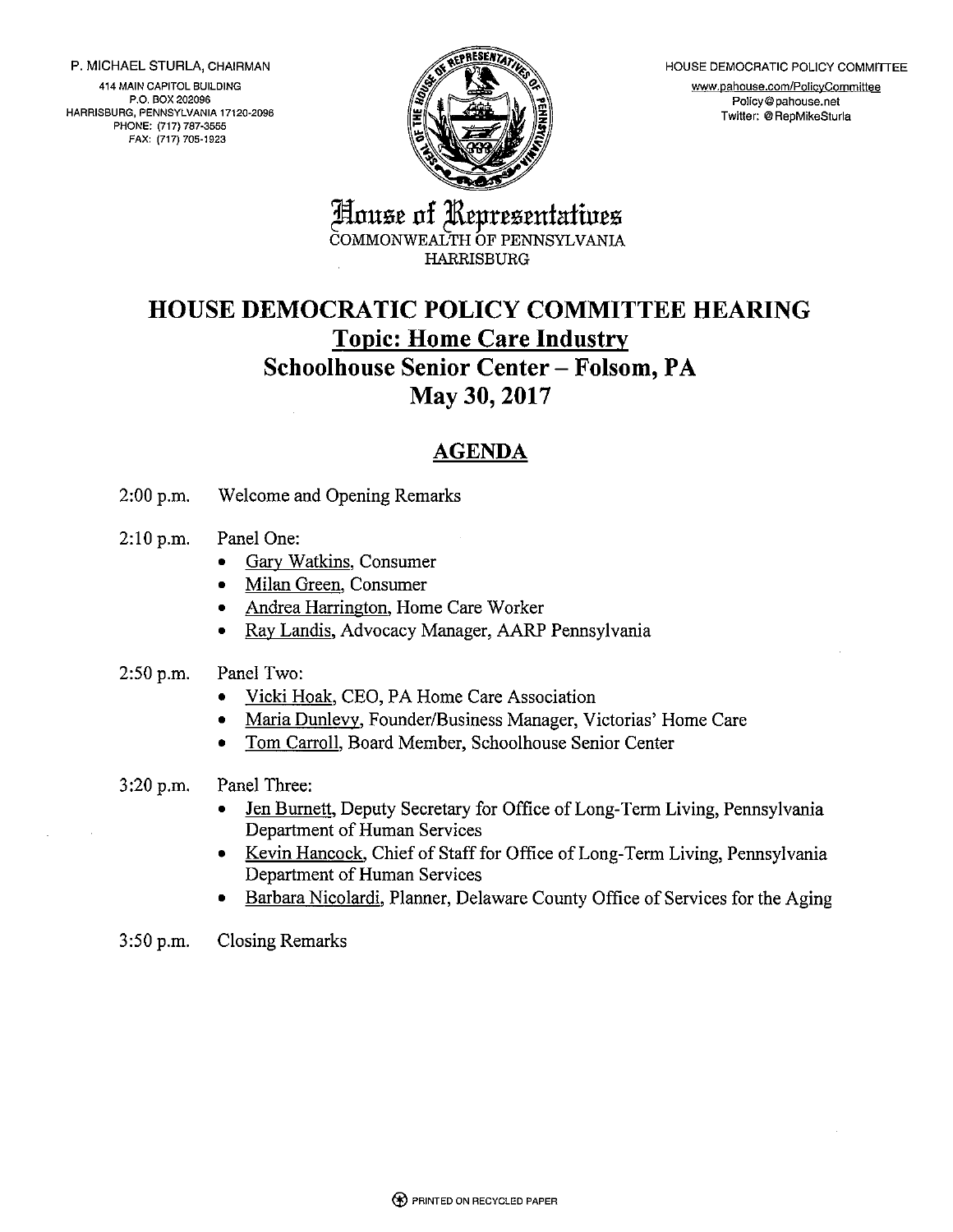#### Garv Watkins' Testimonv for 5/30/17 House Democratic Policv Committee Hearing

I had just come home from a business trip to Germany, it was Friday October 10, 2014, I didn't have a key to the house with me, so I thought that I would give my Mother a call while I waited for my wife to get home. I told her that I was tired so I would come over to see her on Saturday morning. That would be the last "normal" conversation that I would have with my Mother, as when I went to see her the next morning, I found her in bed unresponsive. She had a stroke during the night.

That weekend was very hectic, determining my Mother's condition, prognosis and next steps. She was discharged the following week and moved to a rehab facility, at this point, we didn't know if she would be able to come home or would have to go into a nursing home. I promised my Mother that <sup>I</sup> would do everything I could to bring her back home, but she would have to do her work in rehab to regain as much mobility as possible. While my Mother did her work, my Sister and I began to look at her insurance coverage and investigate what other assistance was available to her.

Having an adult son with autism and having cared for my Mother-in-Law in our home for many years until her death, l've had exposure to the Medicare/Social Services programs and processes. We also spoke with 2 Elder Attorneys and contracted an organization to assist us with an application for Veteran's Benefits. An elder attorney firm cost \$650 for an hour consulting meeting, at the end of the meeting, they told us they couldn't help us. This decision was based on the services they offer and her lack of financial resources. However, we did obtain some valuable knowledge in elder law. At this time, my Mother's resources were her home (estimated @ \$200,000, a car (10 years-old), a pension (which included an upgrade to her insurance plan (Medicare Part B)), Medicare and Social Security benefits. She had about 570,000 total in her Checking/Savings and Money Market Account with no debt.

The other attorney (private practice), we went to for clarification of information and questions from the first session. One of his recommendations was not try to maintain the home and begin to look for a nursing facility for my Mother. We did have a few issues maintaining the home, basement water being the worst, if my Mother wasn't so attached to her home I would have looked for an alternative. He felt bad for our situation and declined his fee.

The organization for the Veteran's Benefits cost us S2,2OO, their contract rules are very stringent, some of it is due to the Veteran's Application process. They wanted us to maneuver my Mother's money into other financial options. As my Mother needed her money available to pay for her care, we decided to not proceed with the application. We were hoping for an 51,100 to \$1,300 monthly benefit. We later found out, if we would have received this benefit it would have counted as income, more on this when we submitted the forms through COSA.

My Mother came home the first week of November, in our search for in-home care, we were fortunate to find a private source for S15/hr, commercial organizations charge between S25/hr to \$30/hr. The first few months, there were nurses and therapists for various disciplines. We purchased either privately or through lnsurance: a lift chair/recliner, walker, cane, bedrails, hospital bed, handicapped toilet and home health supplies. My sister and I split spending nights for 6 months, with daylight hours being covered by in-home care, we were paid S10/hr for our time/support. ln the first <sup>6</sup> months, we were spending about \$8,000. At the beginning of April, 2015, my Mother was sleeping through the night, so my sister and I were able stop spending nights. This lowered our cost to about S4,500/month.

In December, 2014, we were assigned a representative from COSA who assisted us with filling out the required forms for funding. There are the Option and Waiver Programs, due to her financial resources, my Mother qualified for the Options Program. She was to receive about 35 hours of in-home care a month, this would only cover 3 days of her services. lt didn't hurt as much when she was placed on a waiting list, a year later she was still on the waiting list.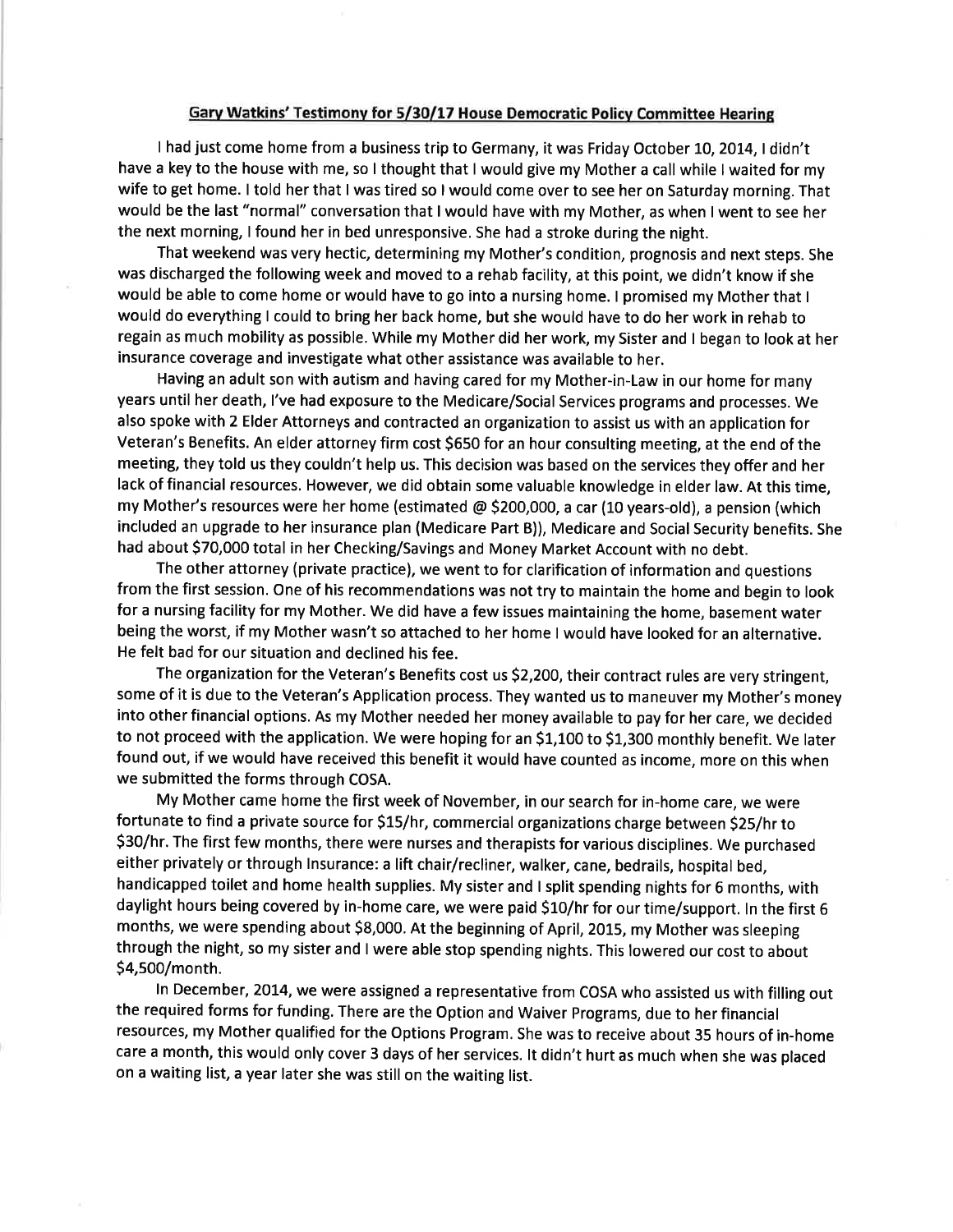As my Mother's financial situation deteriorated and home repairs mounted, we sold her car. When her assets went below 58,000, we applied for the Waiver Program. Her application was denied; her income was stated to be 512.38 over the allowable limit. At the time of submission, we thought that my Mother would be approved as her monthly income was within the allowable limits listed. To better provide for my Mother, my Father had purchased a Medicare Part B upgrade to their health insurance. This was now viewed as income and it was putting her over the income limit by 512.38. I tried to lower her income but nothing making up her pension payment could be released/declined/discontinued. We were forced to obtain a Home Equity Loan (HEL) to pay for in-home care.

After being declined for the Waiver Program and still being on the waiting list for the Options Program, we were made aware of the Family Caregiver Support Program. Since we were not getting anything being on the Options Program Waiting List, we decided to move to this program. There was no waiting list and the criteria for participation is different. Within days we started receiving S450/month to reimburse for in-home care, this only covered about 10% of her needs, but it was better than nothing.

In November, 2015, I first contacted Representative Leanne Krueger-Braneky's Office. Leanne and her staff have provided me with support, encouragement, hope and have been a tireless champion for my Mother and the elder community. Rep. Leanne and her staff are why I am here today.

With my Mother's funds dwindling, we were soon to face the day when my Mother would no longer have the financial ability to maintain her home and in-home care. Either one of the family would have to take her in or move her to a nursing home. lf we moved her to a home, from our research and on-site visits, it would take about S12k/month to provide for my Mother what we were doing in her home for 4.5k/month. lnstead of having her in the place that she so desperately wanted to stay in, we would move her to a place she didn't want to be in at almost 3 times the cost. lt just didn't make sensel There was an unsuccessful attempt by the PA Health Law Project to get the PA Dept of Human Services to disregard the Medicare Part B premium in determining financial eligibility for the Aging Waiver. That was our last hope, we now had to begin the dreaded task of selling my Mother's Home of 60 years and find a place for her. After exploring several options, my Sister purchased a home in Nottingham, Pa and built quarters in the basement for my Mother. My Mother moved into her new home in December, 2016. I then prepared her home for sale and sold it March 31, 2017. Lois is happy in her new home, her preference would be to still be in her home in Aston, Pa., but compared to a nursing home this option works as well as could be expected. We sold her home with \$1,200 left in her bank account.

Since my Mother is now living in my Sister's home, income from all residents of the home are taken into consideration for funding. My Mother is back in the Options Program in Chester County now; she is receiving 35 hours of in-home support per month. My Sister moved to Nottingham because it is close to a nursing home that we liked from our visits. lf her condition were to worsen, she would be close by instead of 50 minutes away.

I understand the need for tight rules and regulations due to budgets, fraud, legal, etc. But just looking at my Mother's situation; I feel, there should be some flexibility due to a business case and additional support for in-home caregivers. Shouldn't the law encourage:

- Caregiving in the elderly's home if that is where they want to be and are able to stay
	- Caregiving of a family member or friend in the caregiver's home

¡ Financial planning and investing in larger pensions and health care options for retirement I don't think that my Mother's situation is an isolated one and I hope that you can help the elderly and their caregivers with better options and support in the future.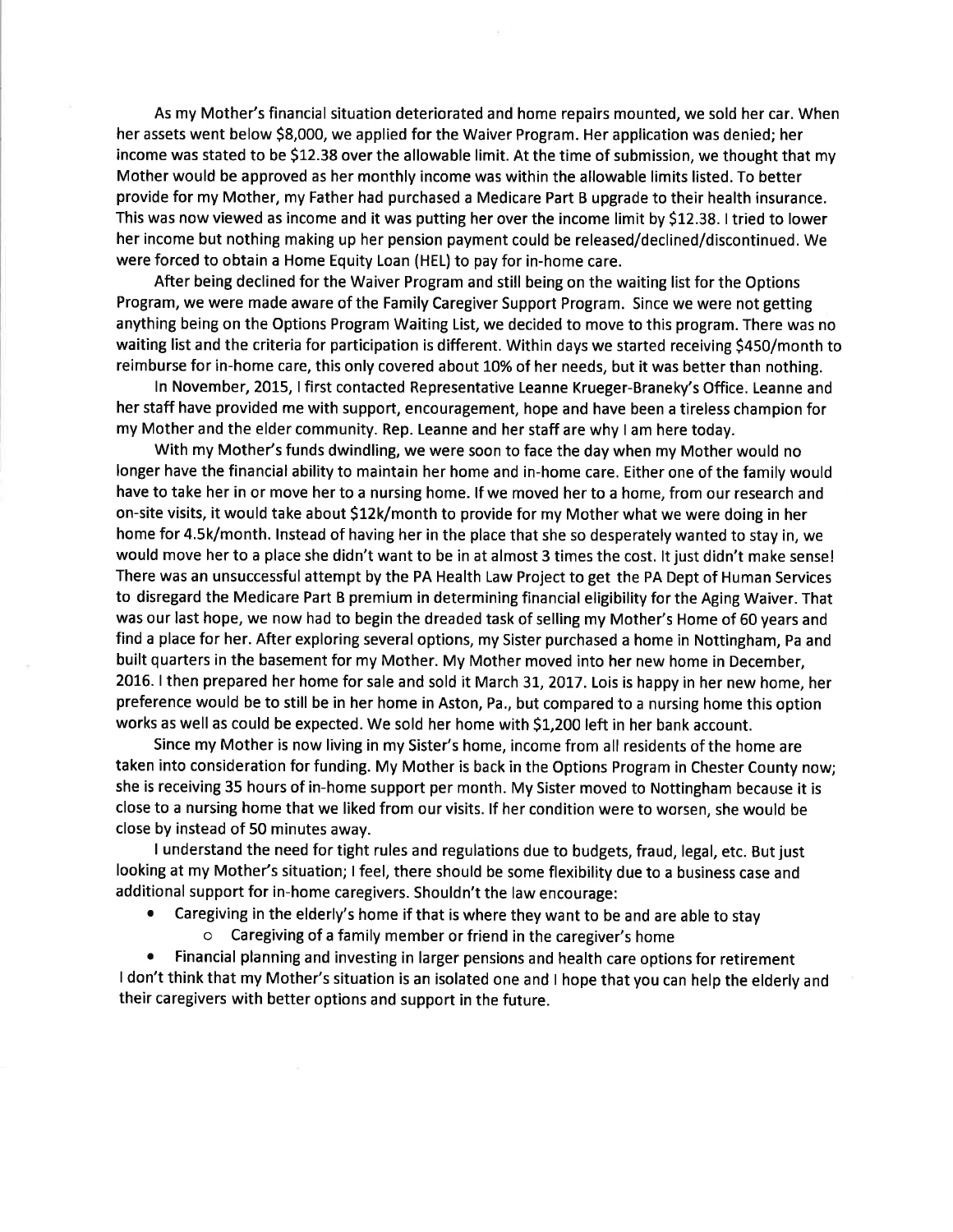### Milan Green's Testimony for 5/30/17 House Democratic Policy Committee Hearing

Hi my name is Milan Green and I am a home care consumer.

My grandmother and my uncle provide assistance for me to help with things I couldn't do on my own.

In a normal day, they'll help with things like laundry, cooking, doing the dishes, picking up medication, grocery shopping, stuff around the house. and generally thing that I need help with. For example, sometimes when I get home from dialysis I'm so tired that I need help with preparing my bed for me to lay in or to cook something for me to eat, because I dont' have the energy to do it myself.

Other times, I get bad pains in my leg, and I'll need help getting around getting into bed, or getting down the stairs. Sometimes my blood sugar drops so bad, I need help just to get something to eat. With nobody there, I'd just be on the floor dying.

Without the help of my attendants, I wouldn't be able to do anything. Everything would be messy, and it would be unhealthy for me. I'd have nothing to eat, and I'm a diabetic - I need to eat. If I were too tired to cook when I get back from dialysis, and I had nobody there to help me, what would I do?

Home care is not just about performing a list of tasks either, whether attendants are actually your family or not, they become like family. They're a mentor. My attendants have helped me in so many ways. Without them you're alone.

It's really important to have home health care. Not just for me but for others as well, there's people in wheelchairs or elderly people who can't do anything for themselves, but they'd still rather be at home rather than in a nursing home. They deserve to live with dignity and independence in their own homes.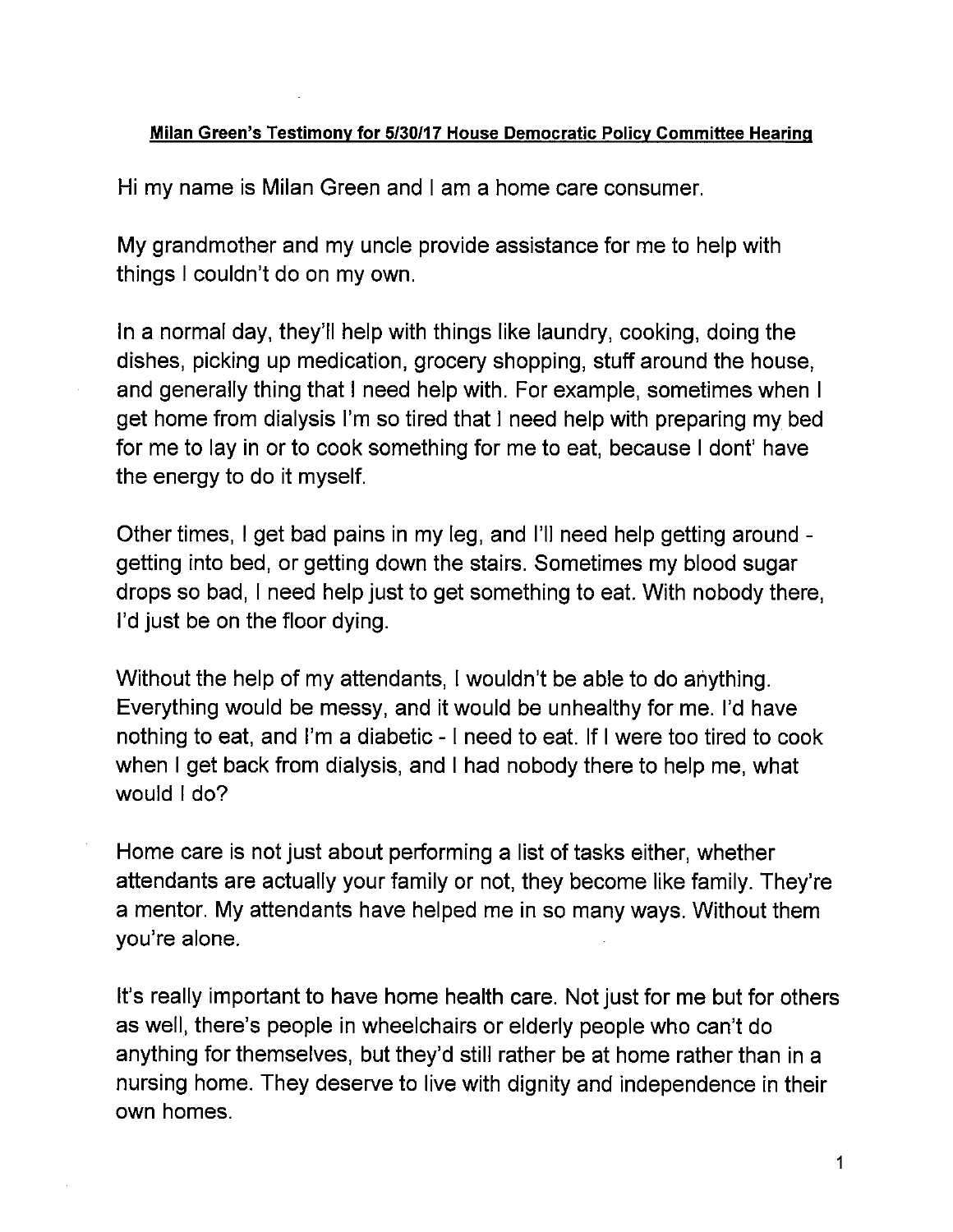There are people in nursing homes right now who would rather be in their own homes, because we aren't funding home care enough.

Additionally, just having a home care worker isn't enough, you have to have enough too. Without sufficient hours, people can be left in need in the times when they have no caregiver.

We also need more home care workers that are able to care for us. because you'll have someone who's taking care of you but has no time to care for themselves. If they go on vacation, or get another job when you're in the hospital, get sick, or anything comes up, you've got no back up.

Thank you for taking the time to hear from home care consumers like myself.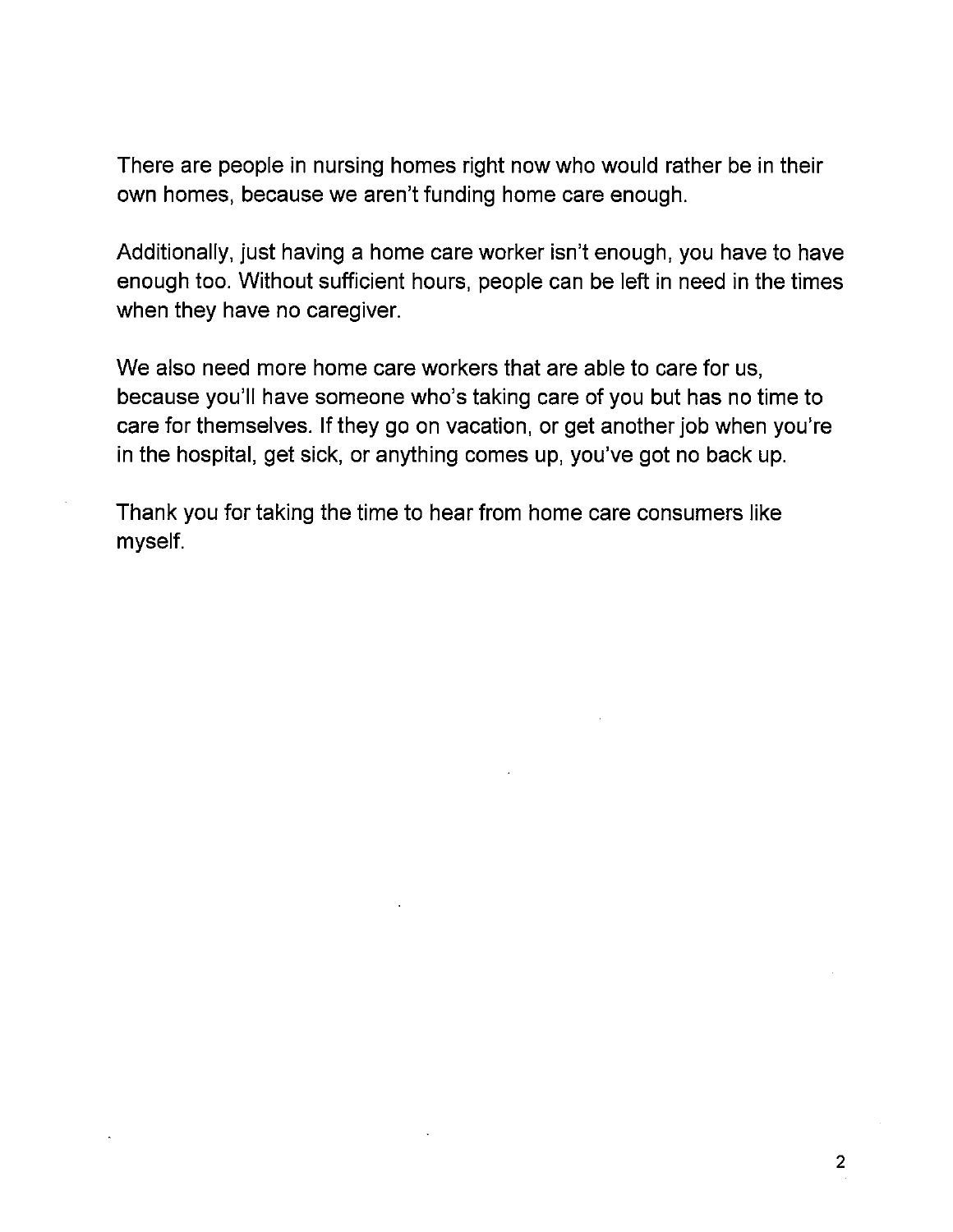#### Andrea Harrington's Testimony for 5/30/17 House Democratic Policy Committee Hearing

My name's Andrea Harrington, and I'm a home care worker and I'm also a minister.

I make about \$10 an hour, and on a typical week my check is \$475 tops for over 50 hours of work between my two consumers -- a couple days with one who's a quadriplegic and the rest with my granddaughter.

I'm 50 years old, work hard, provide a critical services to my consumers, work 50, sometimes 60 hours a week, and I struggle to make ends meet. I struggle to pay my bills.

I get paid weekly, and when I get \$475 in a week, well that's only half my mortgage payment. So two weeks of my pay goes right to my mortgage. That leaves me with \$950 for every thing else.

So I gotta pay sewage, water, lights, gas, food, car insurance, anything to maintain the house. Sometimes I'll get a light bill that's as big chunk right there.

Most months, I've got about \$200 left to buy food. And that's for four people. How do you do that?

I can't even afford to pay my health coverage, so I have to rely on Medicaid for my own coverage.

Now, a lot of people might say that a home care worker is just a babysitter. I just watch TV all day. Why should it matter if I do this job, anyone can do that? This job is hard, and it's not something just anyone can do.

I'm not a babysitter. I'm not sitting around watching TV. I'm working hard and providing assistance with daily activities so that my consumers can live independently with dignity and respect, and they depend on me. Nobody wants to do the job I have, because the pay is terrible. it's hard on your body.

The benefits are terrible--I've been doing this for year and only now am I for the first time getting any PTO and that's thankfully now that I'm working for Liberty that tries to do what it can and work with its attendants.

A lot of people who do this job, end up leaving because they just can't take it or afford to live this way.

There's no solution to our growing crisis in home care that doesn't start with increasing the budget for home care to expand access to care and make home care jobs good jobs, while ensuring a voice for attendants and consumers in making improvements.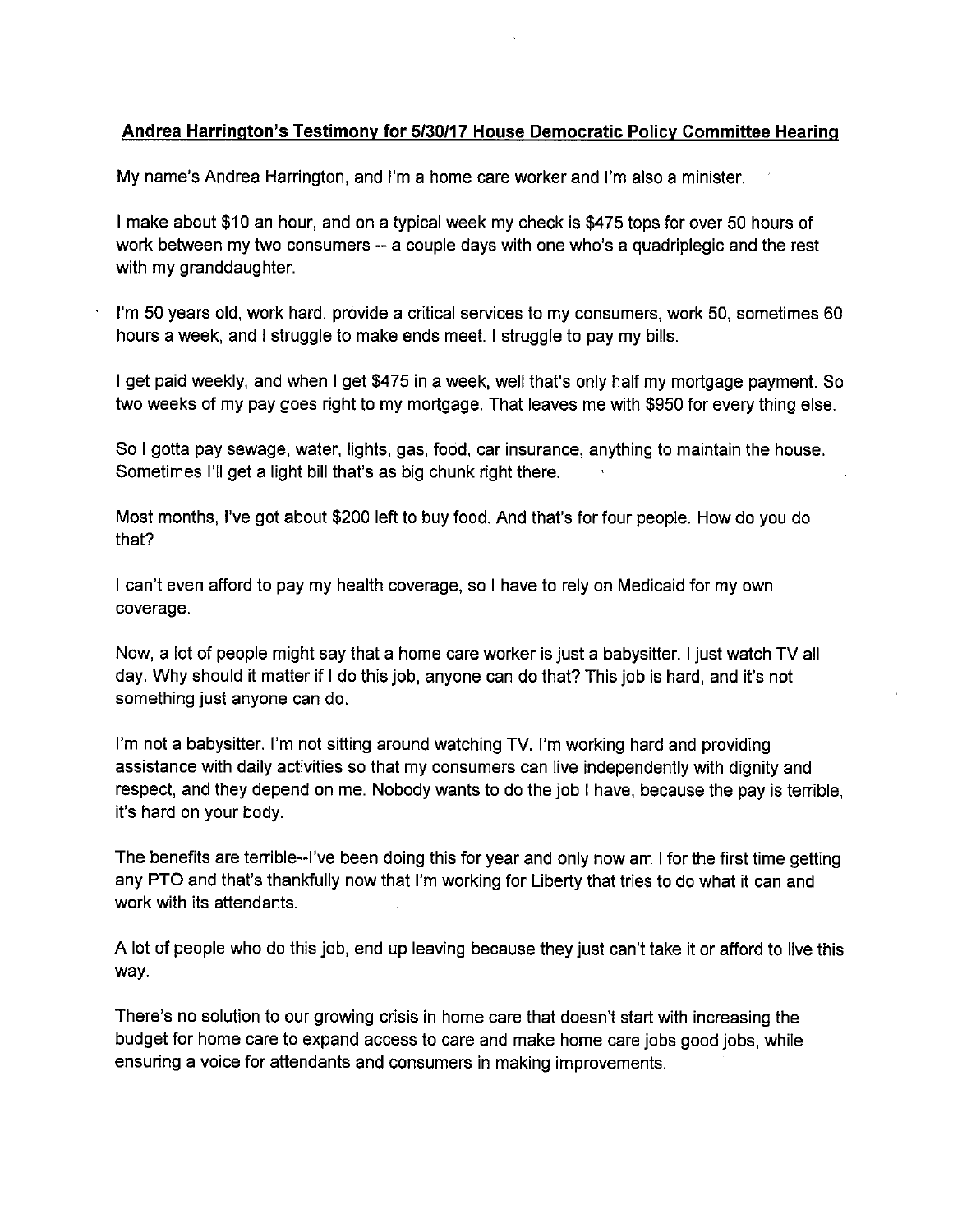### **TESTIMONY OF RAY LANDIS**

# **ADVOCACY MANAGER AARP PENNSYLVANIA**

# **REGARDING HOME CARE SERVICES IN PENNSYLVANIA**

# BEFORE THE DEMOCRATIC POLICY COMMITTEE

### MAY 30, 2017

### FOLSOM, PENNSYLVANIA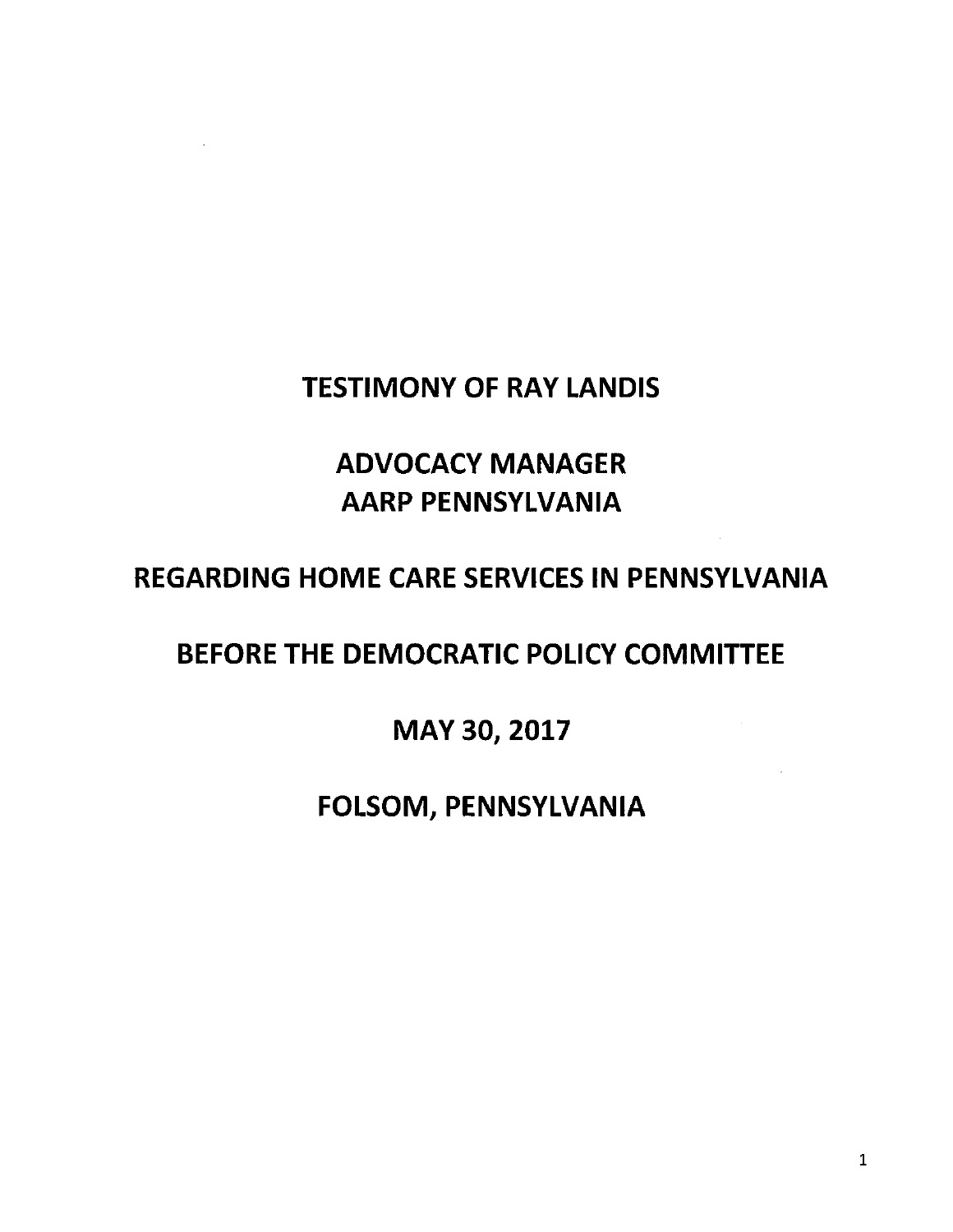Thank you for the opportunity to be here today to discuss home care with the Democratic Policy Committee. My name is Ray Landis and I serve as the Advocacy Manager for AARP Pennsylvania.

What you've heard already this afternoon from consumers of home care services is what we at AARP hear constantly from our members - the desire to stay at home and in their communities for as long as possible, even when health and mobility concerns begin to become an important factor in their lives. This not only is the strong desire of individuals and their families, but it makes economic sense from the perspective of state government and taxpayers. It is much less expensive for an individual to live independently in a home and community based setting than to live in a skilled care facility.

As simple as this description of the benefits of home care verses facility care may seem, there are many factors for policymakers to consider when looking at this issue. The first is the recognition that not everyone can remain in their home by themselves or with only their spouse or significant other. As Pennsylvanians encounter limitations in health and mobility, they require assistance. The primary form of assistance comes from family members. Families caregivers are the most critical part of our long-term services and supports system. A 2015 AARP report estimated the value of informal family caregiving to be between \$470 and \$520 billion annually. In Pennsylvania alone, it is estimated that family caregivers provide care to loved ones that would cost \$20 billion if purchased from other sources.

But we must recognize that our changing demographics mean that family caregiving is likely to undergo significant changes. A report issued by the University of Pittsburgh last year entitled "Caregivers at Risk" notes that today there are 7 potential family caregivers for each person over 80 in our population. By 2030, that ration will drop to 4 potential caregivers for each person over 80. The Pitt report also notes the stress that being a family caregiver brings, citing the employment, health, and mental impact it places on the individual providing care.

We are taking some steps to address the concerns of family caregivers in Pennsylvania. Last year the General Assembly passed and Governor Wolf signed into law the Caregiver Advise, Record, and Enable, or CARE Act, which will assist family caregivers when a loved is hospitalized by ensuring the caregiver is recognized and instructed on how to care for their loved one when they are discharged from the hospital. Pennsylvania also has a family caregiver support program in place, funded by the Pennsylvania Lottery, which can provide either one-time or on-going assistance to family caregivers.

Nevertheless, family caregiving cannot always be the fall-back position for the Commonwealth when we look at the daunting problem of the need for long-term services and supports and how to pay for them. The reality is that many older Pennsylvanians do not have family caregivers available to provide the assistance they need to stay at home  $-$  and as the Pitt study shows, that will become more common in the coming years. Figures from the Pennsylvania State Data Center show the 85+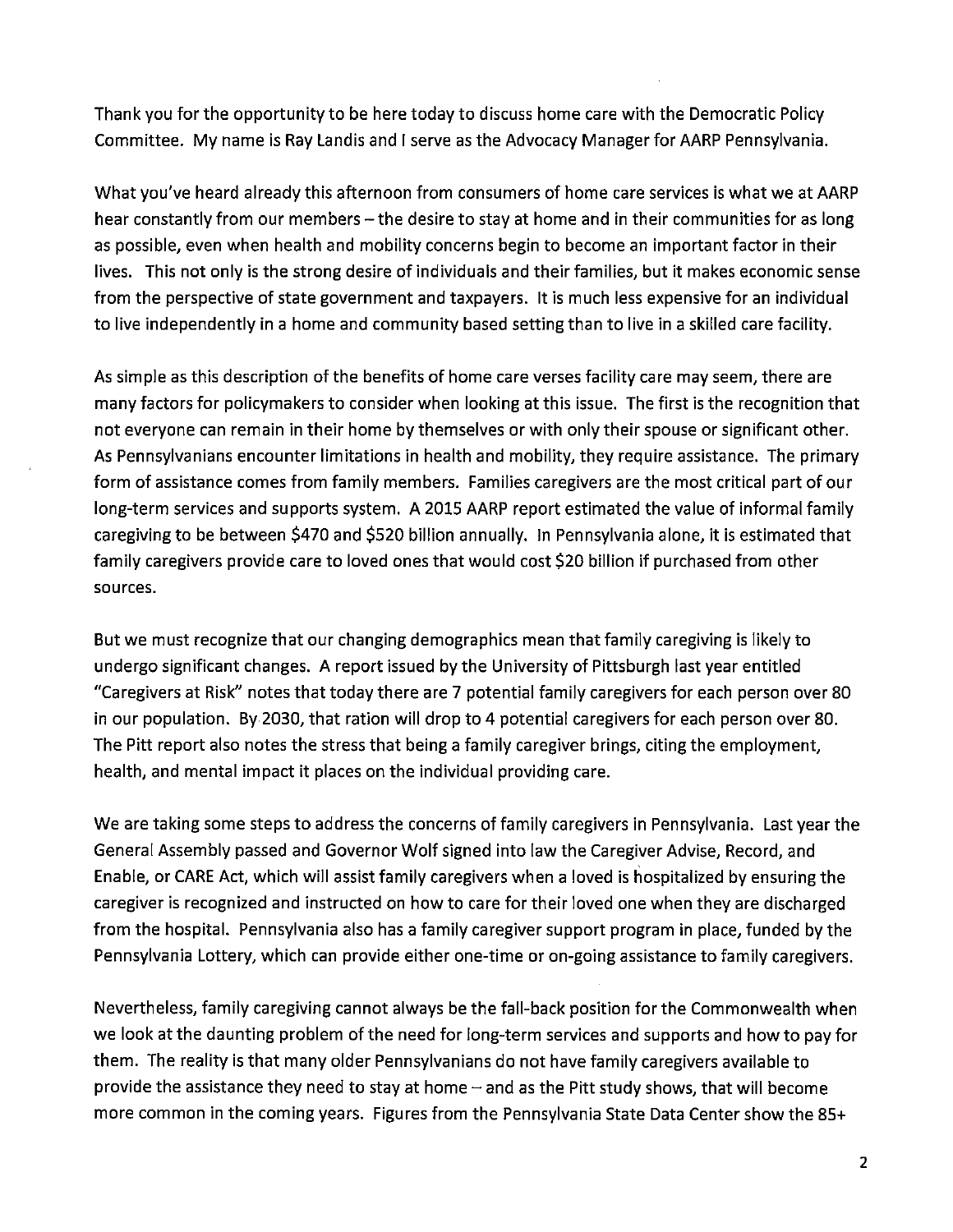population – the group of individuals most likely to need assistance in order to stay at home and in their communities - is the fastest growing segment of our population. If individuals don't have family members or friends to provide the services they need to remain at home, they must look to outside assistance. How to pay for that assistance  $-$  and what that assistance should cost  $-$  are questions that individuals, families, taxpayers, and state government continue to debate, with no real resolution in sight.

There are no easy answers to this dilemma. Unfortunately, as a society we seem to want to put our heads in the sand and pretend this problem will go away. But every year, more and more Pennsylvania families are forced to address a situation they really aren't prepared to deal with. What can we do as advocates for these families? One advantage we have in Pennsylvania is that our lottery revenues are dedicated to programs that help older Pennsylvania remain at home and in their communities. These programs are designed to assist older Pennsylvanians before they are in a longterm services and supports crisis. They help to keep older Pennsylvanians at home and in their communities, easing the burden on families and saving taxpayer dollars. We must continue to support these programs and resist the temptation to use lottery revenues to address other costs. Using lottery revenues to pay for Medicaid nursing home costs may help to address a short-term state budget shortfall, but it will come back to haunt the Commonwealth - as it already has. If we had taken a long view 10 years ago and not diverted more than \$2 billion away from the lotteryfunded programs that help keep older Pennsylvanians at home and in their communities, we could have a more robust system. We've made significant strides in ending this misguided practice - let's not fall back into old, bad habits.

Lottery revenues cannot address all our funding needs, of course. There are other steps, such as presumptive eligibility for Medicaid home and community based care services and reform of the longterm care insurance marketplace that could help. But the most important thing we can do in Pennsylvania is to lift our heads out of the sand, stand up, and confront the reality of the need for adequately-funded long-term services and supports. The question of how we want to live if we have health and mobility problems is something that every Pennsylvania family will face at some point. If we want to answer that question by offering Pennsylvanians the opportunity to stay at home and in their community for as long as possible we must recognize it will take both families and a strong trained professional workforce and infrastructure to make that happen. We, taxpayers and government, can choose to pay for that now  $-$  or pay a lot more for it later, with many more tears and heartbroken families added to the burden.

Thank you again for the opportunity to be here and I'm glad to answer any questions you may have.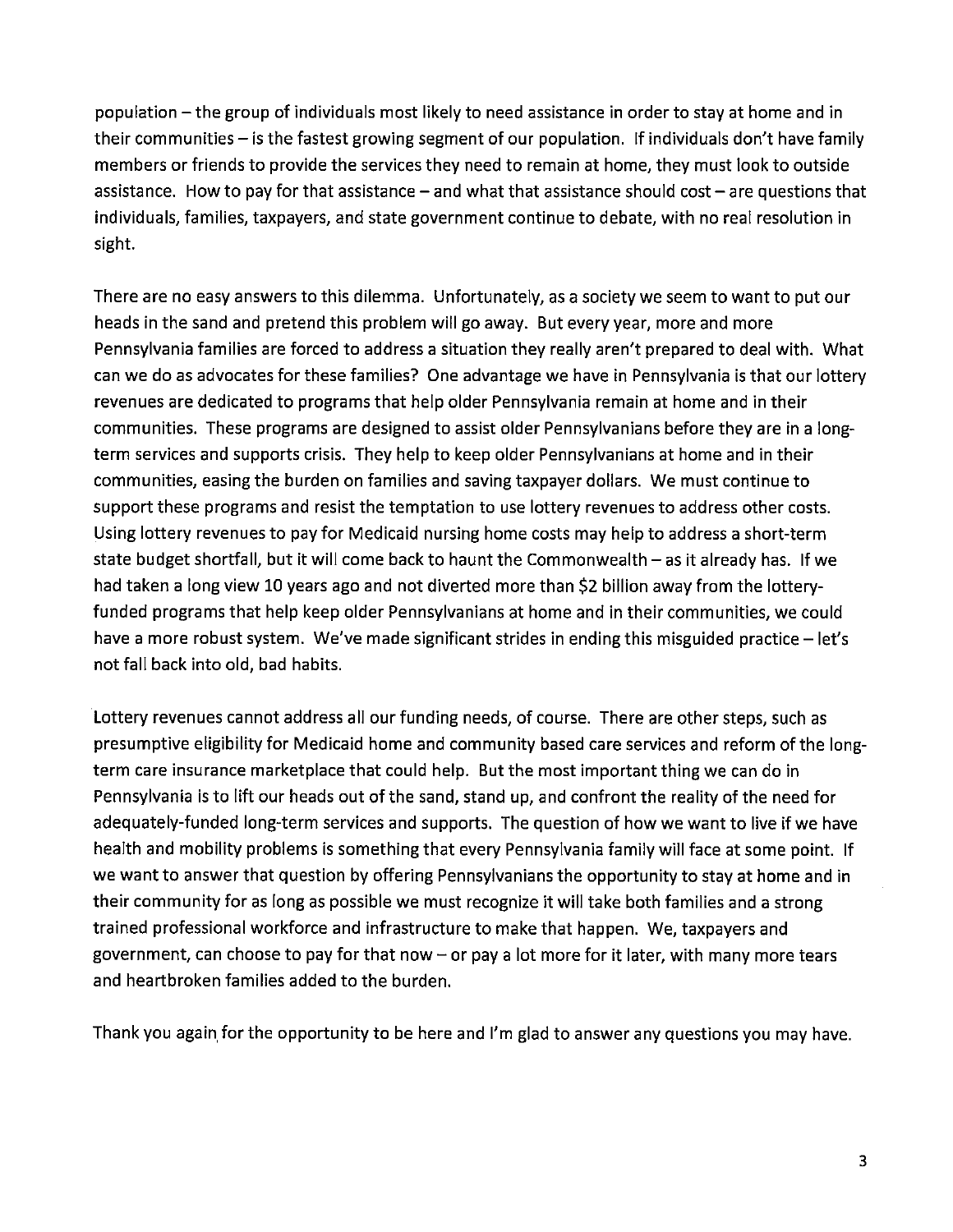

### Testimony

Vicki Hoak, Chief Executive Officer

Pennsylvania Homecare Association

May 30, 2017

Before the

**House Democratic Policy Committee**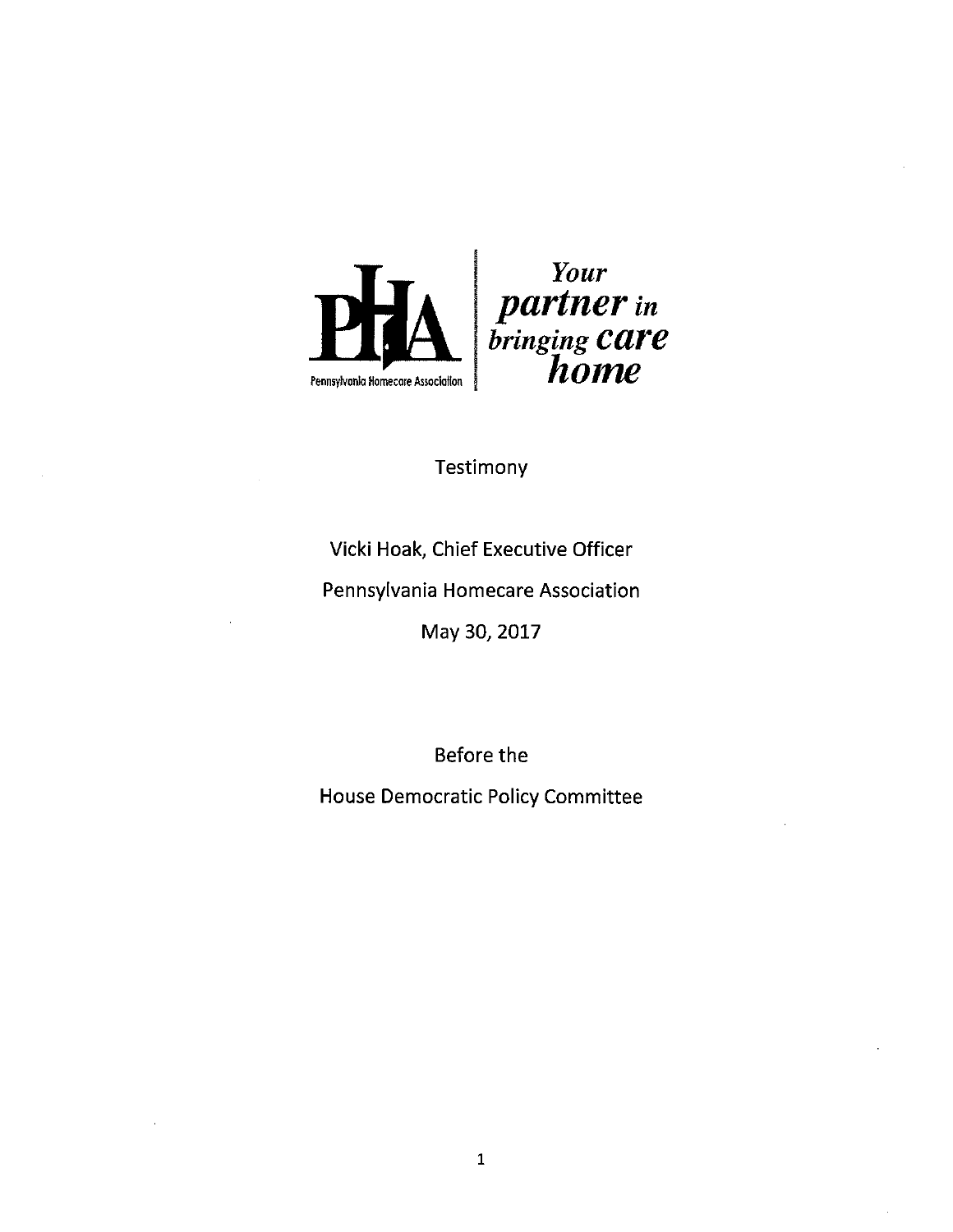Good Afternoon Chairman Sturla and members of the Democratic Policy Committee. My name is Vicki Hoak, CEO, of the Pennsylvania Homecare Association, which represents nearly 700 homecare and hospice agencies across the state.

Thank you for this opportunity to talk about a subject that I never tire of..., Pennsylvania's direct care workforce - professional caregivers who every day bring care into the homes of thousands of Pennsylvanians and who are incredibly valuable to families, but are underpaid, and much too often not recognized for the care and emotional support they offer our seniors and adults with disabilities.

- My remarks will be brief but will focus on 3 areas:
	- o The Team: Consumers, DCWs and Family
	- o Cost of Long Term Services and Supports
	- o Solutions

#### The Team

In order to enable an individual to remain as independent as possible in his/her own home, it does take a team, which includes the consumer, their family and friends, and the home care aide/direct care worker.

Home care aides form strong relationships with their consumers and are the most incredible resource we have because not only are they 'lifelines" for older Pennsylvanians or adults with disabilities, they are the "eyes and ears" for physicians and our home care agencies whose primary goal is to keep that person safe, healthy and as independent as possible.

Being with their consumer one-to-one, anywhere from 4-10 hours a day, homecare aides quickly form very strong bonds with their consumers because when they enter that front door, they enter their client/consumer's world: their home, where memories are created and their life is theirs!

DCWs come to know how the consumer lives, or wants to live, they know what makes them happy or sad and truly become part of their life. A direct care worker can make the difference between someone being able to stay at home or having to go to the "home."

It's important to note that families are still doing the bulk of caregiving but 30% of families supplement that care with professional home care aides so they can continue to work or to help meet other family obligations. This partnership between the family and professional caregiver is crucial to ensure a consumers' safety and quality of life. Trust, reliability and mutual respect is a must.

But as a recent story in the Washington Post pointed out, acute shortages of home health aides and CNAs are cropping up across the country threatening care for people with disabilities and vulnerable older adults.

In fact Judith Graham goes on to write:

The emerging crisis is being driven by low wages, around \$10/hour, mostly funded by Medicaid programs and a shrinking pool of workers willing to perform this physically and emotionally demanding work; helping people get into and out of bed, go to the bathroom, shower, eat, and participate in routine activities ....all while dealing with difficult behaviors.

This is true in Pennsylvania. The direct care workforce is not keeping up with our aging population demands where the senior population will grow by 35% by 2025, while home health aides will only increase by 26%.

This is not news! We have been hearing about this workforce crisis for decades - its high vacancy rate, high turnover, and low pay. The Department of Labor has reported that an additional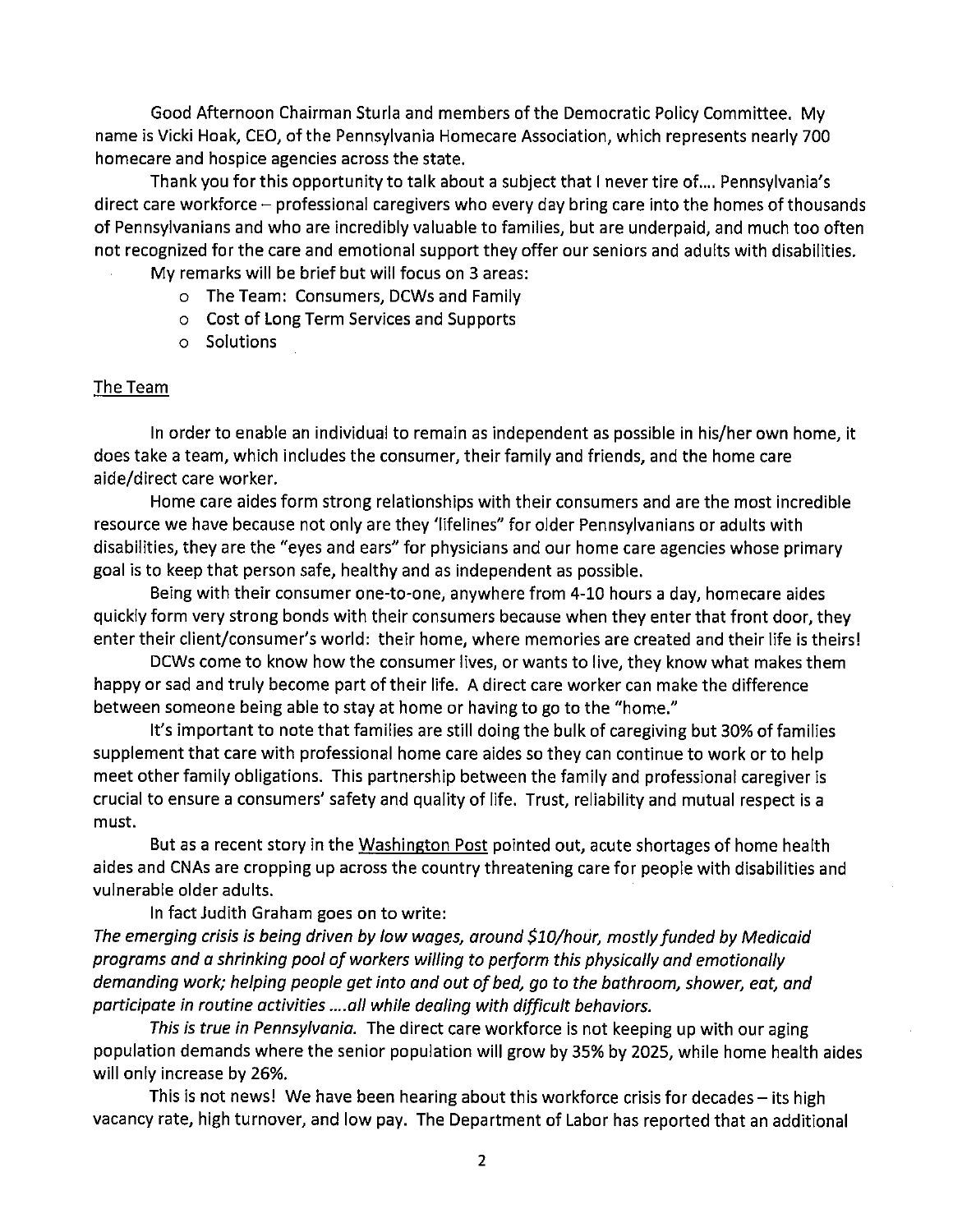1.1 million workers will be needed by 2024 yet the population that tends to fill these positions women age 26 to 64 will increase at a much slower rate.

#### Cost

Here in Pennsylvania, people pay privately for in-home care however there are two state programs that help pay for in-home care largely provided by direct care workers:

Medicaid HCBS where individuals must qualify by having a certain low income and meet criteria focusing on functional status. The other program is the Lottery-funded OPTIONS program that pays for home care for people who are 60 years. This program does not have strict income or functional criteria, however if the person has a higher income, cost sharing is required. Unfortunately, there are about 4,500 people on a waiting list for this program.

Medicaid reimburses homecare agencies an average of \$18.71/hour for personal assistance services performed by direct care workers. Four regional rates have been established, with the western counties including Allegheny receiving the lowest hourly rate of \$17.50. From that amount, agencies must establish DCWs' pay, (average is \$10.58) while meeting other obligations such as payroll taxes, workers' compensation and other insurances, clearances, training and administrative costs.

There is no differential pay for weekends or holidays and no overtime. If a DCW works overtime, the agency is responsible for overtime pay. This is not the case for a DCW who is hired directly by a consumer – known as Medicaid's consumer-directed model. These direct care workers are eligible for overtime, which the state pays however for workers employed by a home care agency  $-$  there is no additional payment.

On average, the Aging Waiver has about 28,000 people receiving in-home care costing an average of \$31,000 per person, per year. A nursing home resident's care being paid for by Medicaid, costs about \$65,148/per person. So, think of the savings every time an individual can receive care at home.

Pennsylvania's Nursing Home Transition program helps nursing home residents to return to the community. In FY2015-16, we transitioned 1,430 people to the community, which equates to a savings of \$37,248 for each person. Not only is 'home' where people want to be, for our state budget it is definitely more cost effective.

But our Medicaid rules continue to favor nursing home placement over home-based care because it is easier to become eligible for Medicaid for nursing home placement. Nursing homes are permitted to do presumptive eligibility and no matter what your income or assets are, individuals can "spend down" immediately. These two rules are NOT permitted for Medicaid in-home care.

#### **Solutions**

So what should we do about the direct care workforce, which is critically important to the welfare of Pennsylvania's growing aging population? How can we encourage more people to enter this profession while we retain those already doing this critical care? Not only must we instill a sense of compassion, we must also commit to ensuring the integrity of the Medicaid program. There have been too many OIG reports citing fraud being committed by direct care workers by falsifying their time sheets. One way to resolve this concern is mandating the use of electronic visit verification,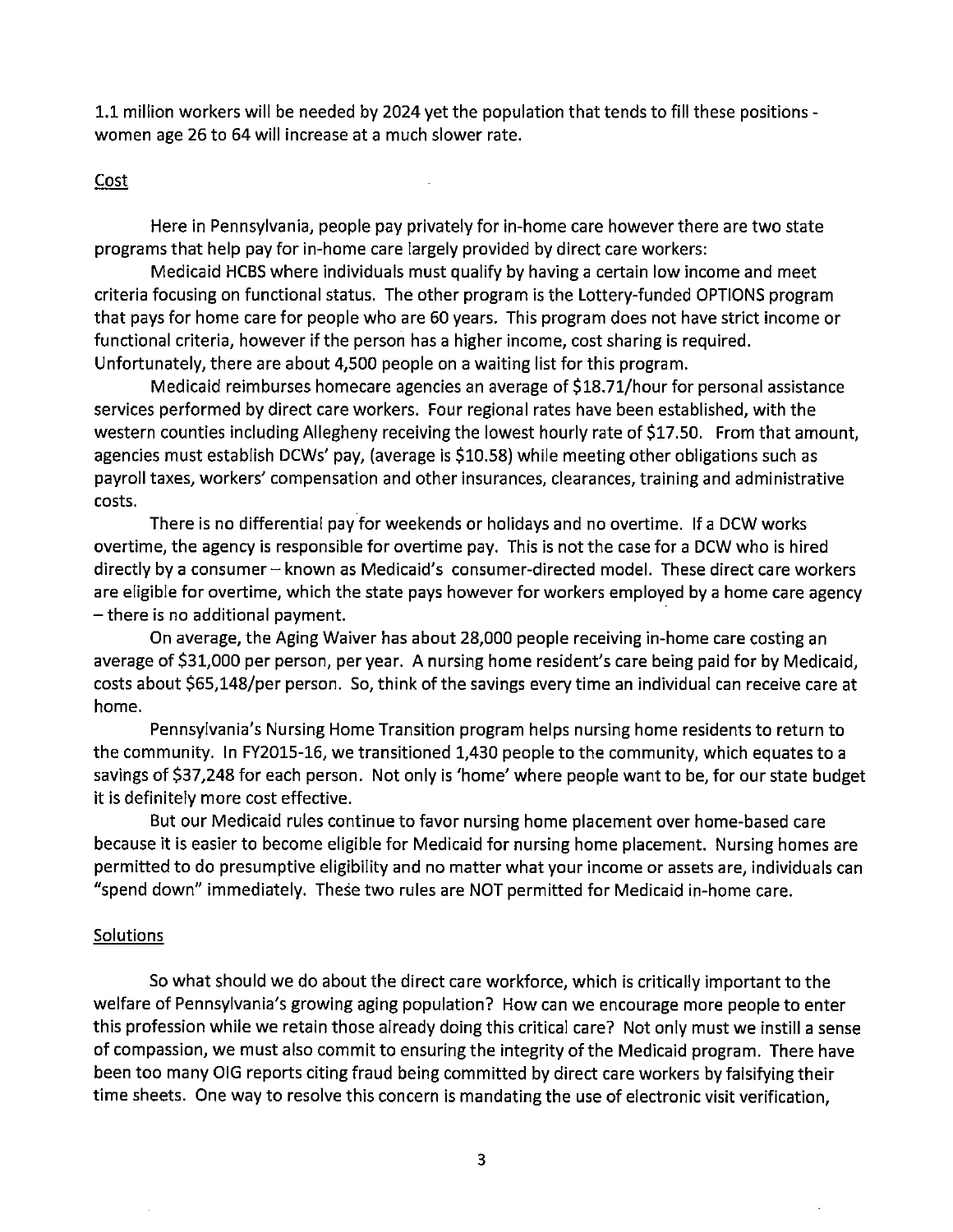which our association fully supports. This automated system logs in the time an aide enters the home, records what services were provided and documents when they leave the consumer's home.

Despite this challenge, the value of this workforce to the Commonwealth's long term services and support system is extraordinary yet how much have we invested in it? Have we considered raising the Medicaid rate for personal assistance services so agencies can give pay hikes or having differentials for care over holidays or for overtime pay? Have we looked at standardized training to ensure that all direct care workers are equipped to care for a more demanding consumer with dementia, and other chronic conditions?

I wish there was a magic bullet but there isn't. It must be a multi-faceted strategy that focuses on all aspects from job satisfaction, adequate pay, training and respect.

Our association has a long time commitment to addressing the challenge of direct care not only for aides but also for nursing. We believe in training and are pleased to be the recipient of funds from the Department of Aging for My Learning Center, an online video training series for direct care workers. Nearly 60 courses are now available on line and I'm pleased to announce that we have over 84,000 users who routinely view the courses and take the quizzes.

We also have partnered with the Department of Aging for Pennsylvania's Direct Care Worker of the Year program. This year, nearly 200 workers were nominated for this award. But instead of just announcing the winner, our association invited all nominees to Harrisburg for training and recognition. This is just one example of an investment in this workforce  $-$  one that should be replicated.

Aides and attendants hold the key to many things to enabling people to remain at home as they age, being a person's companion and lifeline to helping that family who wants to stay together but needs some extra help.

And last but not least, they hold the key to cost savings that too often is overlooked. This savings will increase as a result of the Wolf Administration's recent policy clarification on specialized care provided by direct care workers. This policy clarified the types of non-skilled services that can be performed in the consumers' homes by personal care workers, which before could only be provided by a nurse. This move was in response to helping people to remain at home with the help of an aide to perform such services as medication assistance, bowel and bladder routines, and basic wound care. It also requires additional training and proof of competency before these tasks can be performed. Yet, no funding for this additional training has been provided.

This is a move in the right direction because it reflects the important role DCWs play as we meet the needs of consumers. It is also a cost savings because direct care workers can do these services, rather than a higher cost nurse.

I hope that as you consider your policies and guiding principles that you will commit to ensuring older Pennsylvanians can remain in their own homes and receive the care and support they need, provided by a qualified and compassionate worker.

To accomplish this the Commonwealth must focus on senior care and being prepared to meet the needs of our growing senior population by investing in this workforce.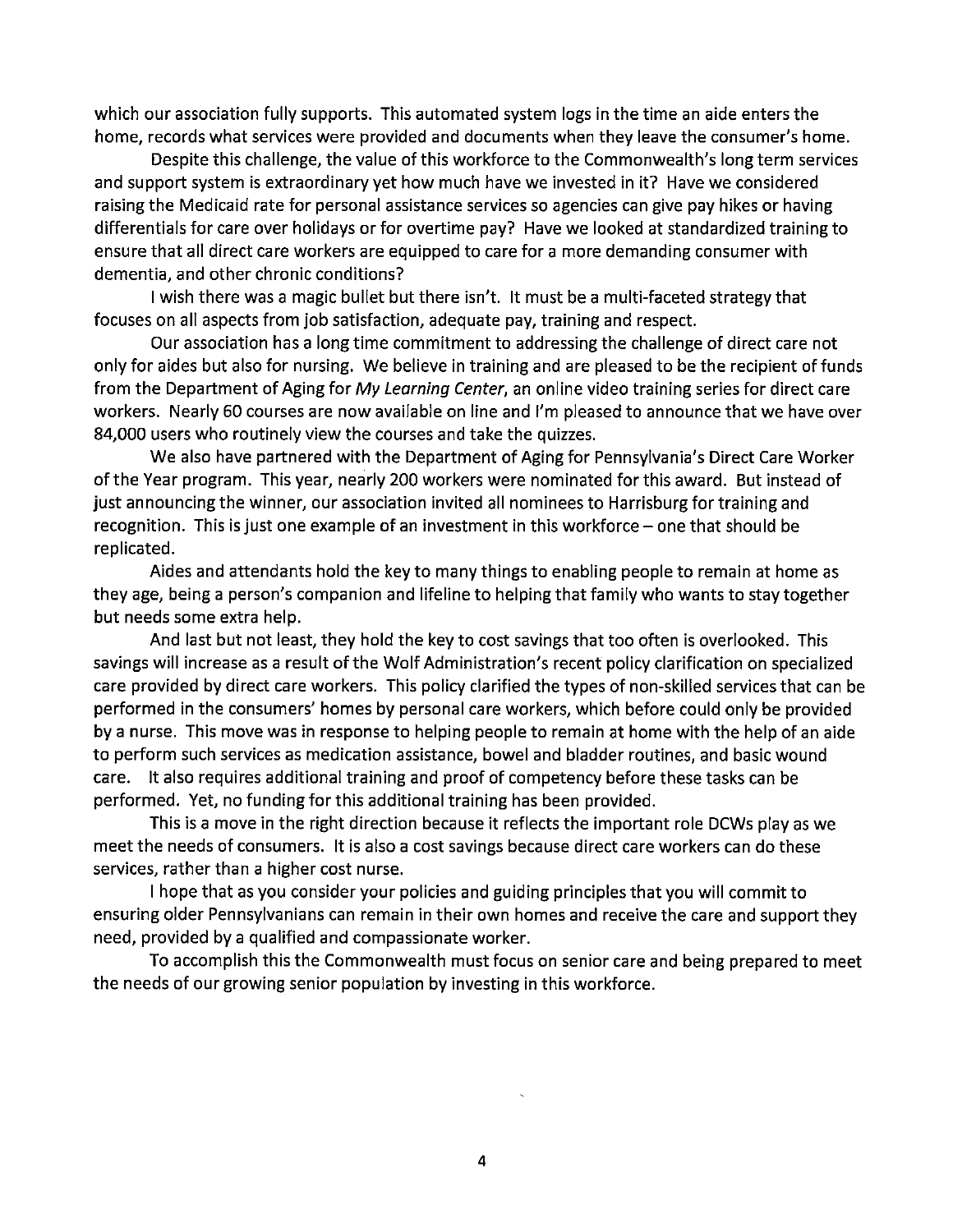Good afternoon. Thank you for this opportunity to share the experience of being denied exemption from Prudent Pay and the process of acquiring funding for Victorias' Home Care, LLC

 $\mathcal{A}$ 

My name is Maria Dunlevy and I am one of the Founders of Victorias' Home Care, LLC, a privately owned local Home Care company located in Swarthmore, Pa. VHC is woman owned and operated since December 2003 employing approximately L00 people.

VHC was founded with the mission of bringing value to the lives of those in need ! Both Victoria and <sup>I</sup> cared for family members while managing demanding careers. VHC's third partner understood the importance of home care, although never having experienced the need personally. VHC was issued a license by the Department of Health in April 2004 and immediately applied to become a provider for several Waivers as well as the Veterans Administration. VHC's startup capital came from personal remortgaging of founders homes and early withdrawal of retirement funds. This was the only option, as one founder because of a personal issue, was not able to borrow. The company never borrowed a penny from a financial institution. The other partners borrowed personally for the company when the need arose. The most important issue for the company was to be paid promptly by vendors. ln 2OO8/2OO9 Prudent Pay was introduced. VHC needed to request exemption for its two lD numbers at that time (one lD was for Aging Waiver and the other was for the remaining Waivers). Again it was imperative to receive payments in a timely fashion in order to meet payroll. With exemption, payment is made within 15 days from billing date. Without exemption, payment is received in approximately 30 days. VHC bills on a weekly basis. Exemption was eventually removed late in 2010, when it was required to reapply to OLTL. Both of the ID numbers were rolled into one. Therefore, payment would be combined for all Waivers. At that point, VHC applied for exemption once again. Financial information was supplied quarterly as required and VHC was granted the exemption. ln December, VHC was advised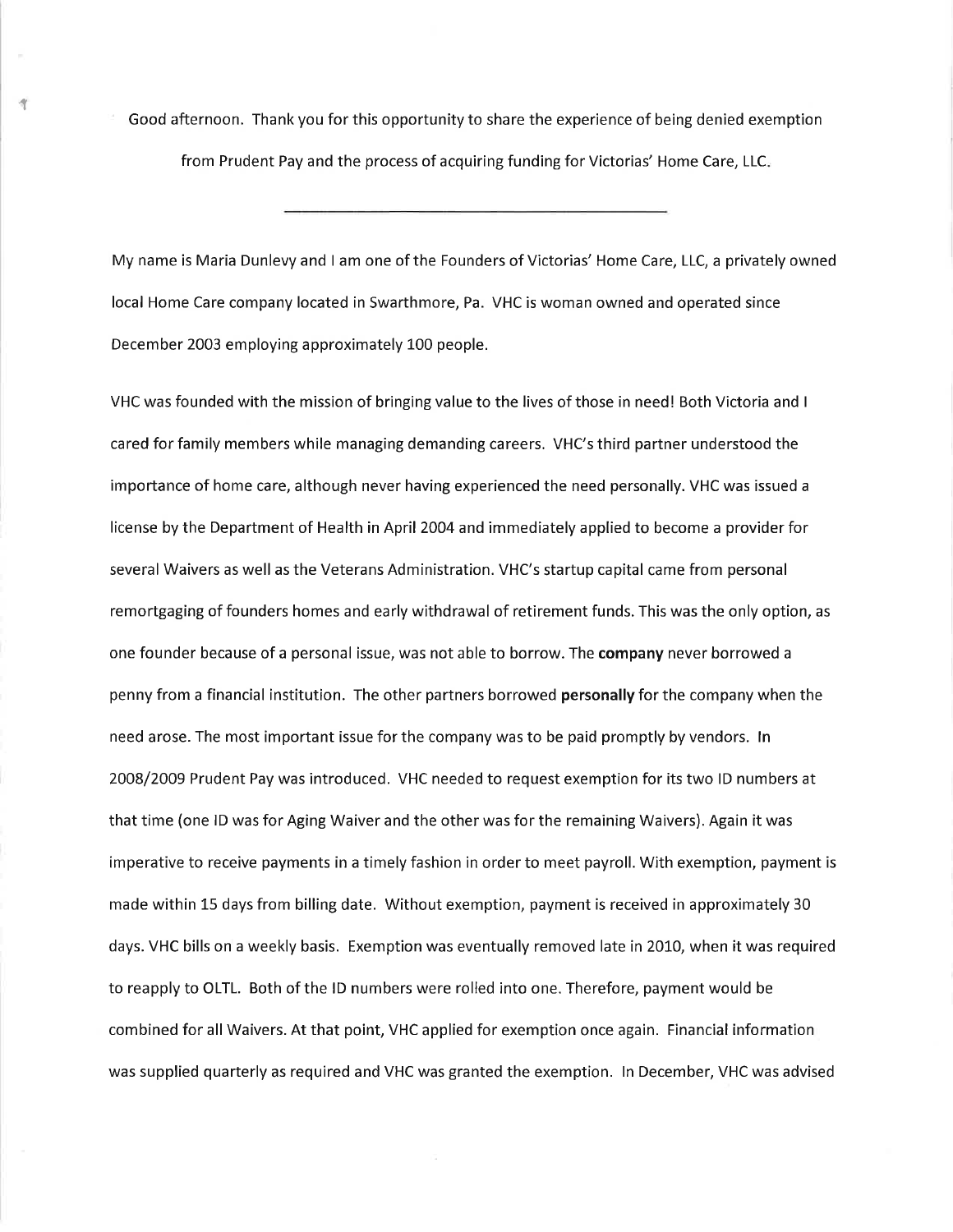that the contact was retiring and a new contact would be appointed. The new contact advised that the exemption would expire at the end of March 2017. This was devastating news. Knowing that the owners borrowing power was extremely limited, OLTL was notified and replied that VHC MUST acquire <sup>a</sup> line of credit. After explaining the situation, VHC was then asked to supply at least two declination letters from financial institutions. At this point contact was made with Leanne for assistance.

옾

The first bank approached was TD Bank, VHC's current bank. lmmediately VHC was informed that TD BANK DOES NOT LEND TO THE HOME CARE INDUSTRY! All that was needed was a letter of declination but the application was never processed even after numerous conversations with the branch manager and the loan officer, no letter was forth coming.

VHC approached their prior bank County Savings. Collateral was needed. No collateral, no loan and therefore no letter, as there was no processed application.

Next, Boeing Helicopter Credit Union was contacted. Basically the same issues with borrowing but <sup>a</sup> letter was issued.

Lastly, Santander bank was contacted and an application was completed and another declination letter was issued.

To explain the impact of the situation: Of total revenue, 79.4% is generated from the Waiver programs. A large amount of money would have to be borrowed to cover monthly payroll and all other expenses. lt was much easier to self-fund when the numbers were much smaller.

A detailed letter was drafted and all information submitted and with the help of the local Representative Leanne, a positive response was received. VHC will be exempt for all of 2017.

There is another issue that will be up and coming and that is Community Health Choices. ln 20L8, payment will not be issued by DPW. Three insurance companies chosen by the State of Pennsylvania will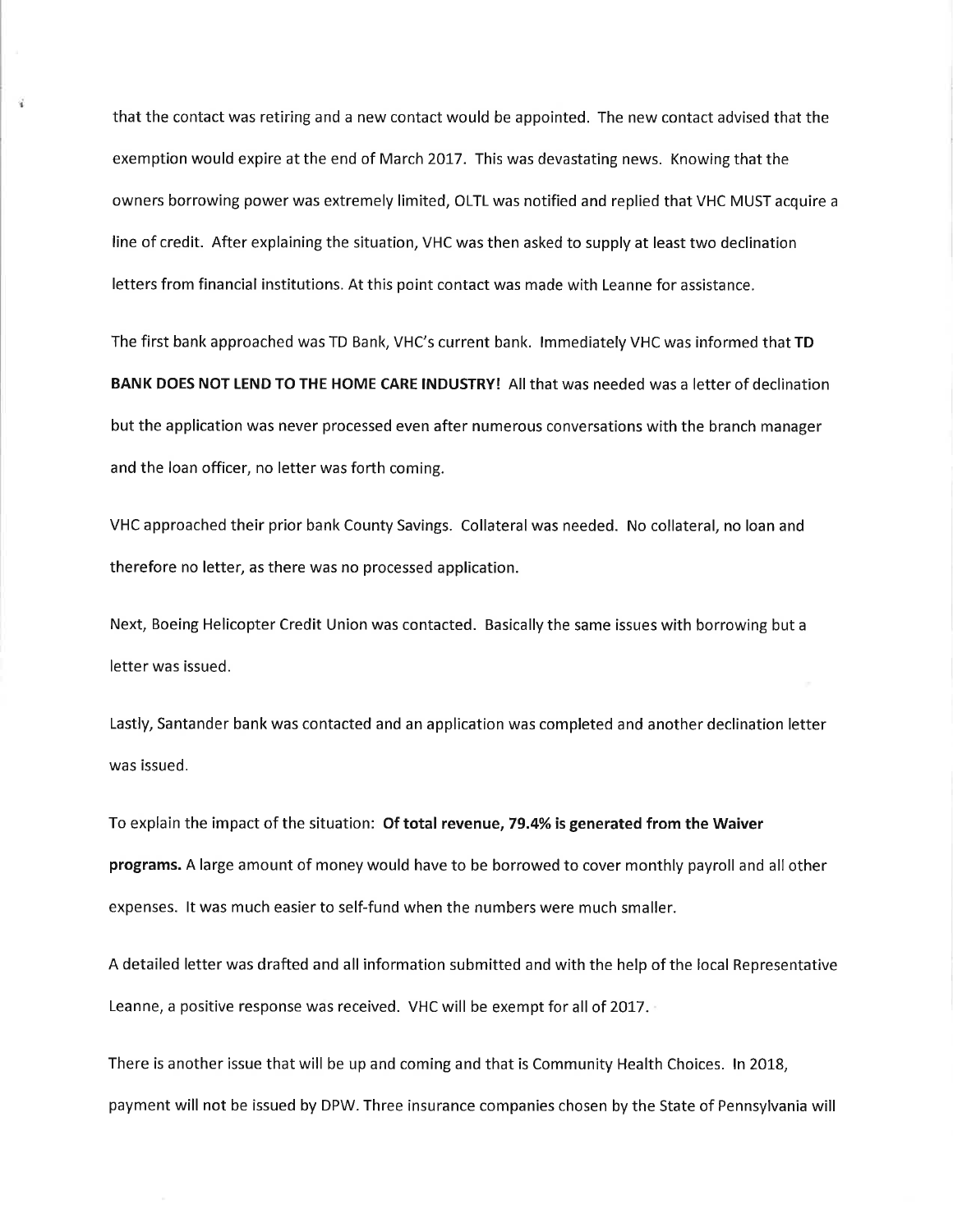be the payers. There are many companies that are interested in knowing just how this process will be finalized and just how it will operate. The factor of the unknown and the looming possibility of payment in 30 days or longer is an issue to be dealt with again in the future. Many small companies are in fear that they may have to close their doors! The meeting that was held locally in reference to CHC, not all that long ago, brought many questions and grave concerns for the longevity of these smaller companies. Only time will tell just how this new plan will finally work for all involved. VHC is very curious as to how this will work WITH REGARD TO PAYMENT AND TURN AROUND TIME.

ï

Victorias' Home Care, LLC has been providing quality in home care to clients for t4 years. VHC is recognized and well respected in the community. The services brought to clients allow them to remain in their home and bring value to their lives. VHC has worked long and hard to become a quality provider.

One of the things that differentiate VHC from its competition is that each and every client is assigned <sup>a</sup> Registered Nurse to monitor every aspect of their case for the entire time they are with VHC. This is an important factor in delivering the kind of care needed. Consistency in monitoring is imperative. This cost is absorbed by VHC. Personal visits on a regular basis including discussions with clients and their family, allows the RN to address issues that arise and resolve them promptly. This practice has proven to be crucial in the operation of Victorias' Home Care! There are many essential aspects to VHC...... borrowing power should not be one of them. Quality of service is the most important! Prudent Pay has its objectives, paying a provider in a timely fashion for services already provided should be paramount!

We are all in positions of service to our respective communities. Our successes are many and we strive to continue on that road, sometimes there are bumps, the goal is to stay on the road and continue to succeed! Thank you for your attention and hopefully this information will be helpful to all involved. Good afternoon all.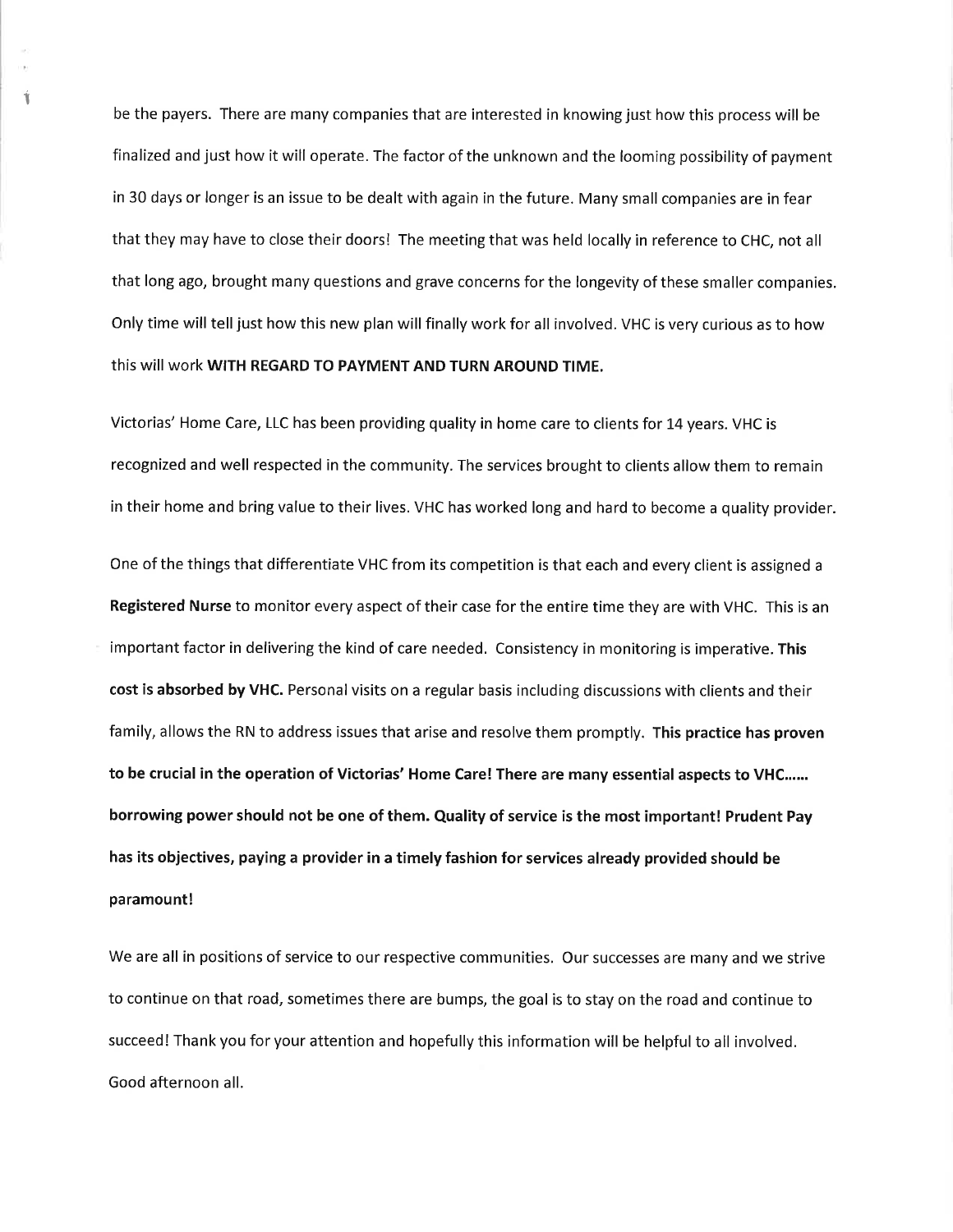#### Tom Carroll's Testimony for 5/30/17 House Democratic Policy Committee Hearing

Good Afternoon. My name is Tom Carroll and I have been a medical social worker for almost 30 years, working primarily in the home care and hospital settings. For the past 12 years I have been a co-owner of Home Helpers of Media. In addition, I have served for the past 10 years on the Board of Directors for Senior Community Services. I am truly appreciative of the opportunity to be here this afternoon.

For those that do not know, Home Helpers is non-medical home care company and our office provides daily assistance to over 350 clients in Delaware and Chester Counties. We have been a proud provider for both the Chester County Area Agency on Aging and the Delaware County Office of Services for the Aging (COSA) for 15 years. The brief time I have you here today I'd like to highlight 2 areas that I believe are going to be our greatest challenges in delivering quality home care services over the next 20 years. The First challenge which is currently affecting every in-home provider is the shortage of good quality caregivers. I just attended our national conference in San Diego. Over 250 franchise offices were represented at this conference and the single most common theme and pain of all the offices at the conference was the shortage of caregivers. This challenge is not exclusive to Pennsylvania but it's a simple fact that the demand is greater than the supply. We simply just cannot hire enough good quality caregivers, and I emphasize the word quality. To give you an idea of our hiring process, we on average receive about 150 applications per month and out of those 150 applications we hire approximately 8-10 caregivers/month. The process is extremely laborious and costly. In our 15 years of experience, our best caregivers are people that come to us with life experiences and not necessarily professional experience. Most of the hands on service that we provide, can be taught or trained in a relatively short period of time. The qualities and characteristics that often differentiate a quality caregiver versus a poor caregiver, are really the intangibles that are not teachable: empathy, compassion, commonsense, socialization/communication skills these are the skills that really differentiate a good caregiver versus a poor caregiver. There's a tremendous amount of training programs for caregivers that focus on the technical training which is important, but if not coupled with these other intangibles skills it really does not provide the job readiness that most good quality agencies and consumers are looking for in a caregiver. As an employer of over 200 caregivers I will tell you that we will invest our time, energy and money into a caregiver that has no practical experience but possesses the intangible characteristics mentioned above. In my opinion, any type of monies allotted towards job training and job readiness for caregivers needs to focus on this area and include this as a major component of the training programs.

Second challenge that is currently adversely affecting our industry and impacting the quality of care for our clients, is rising cost of doing business. As I mentioned, we have been a Medicaid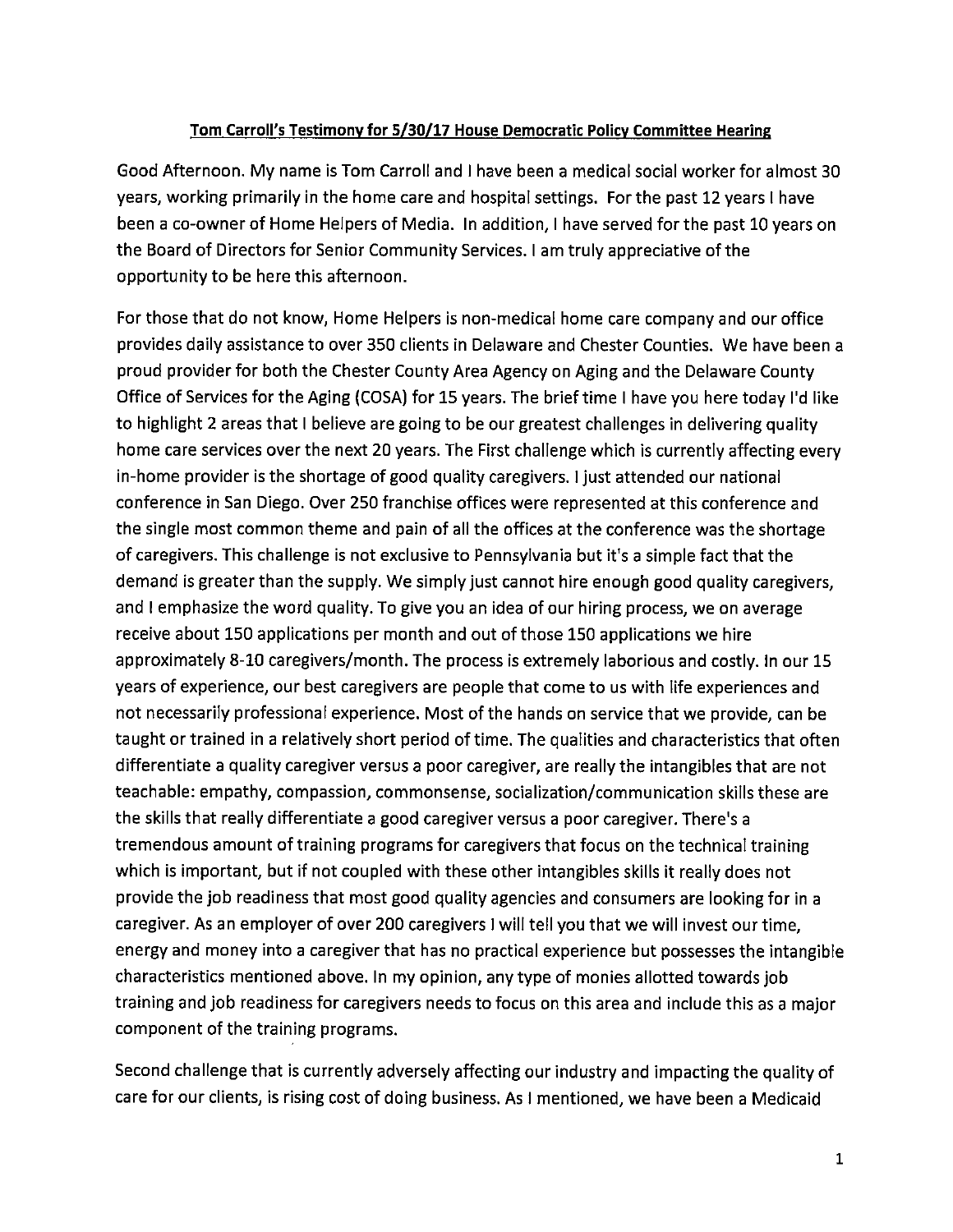Waiver provider for 15 years. We have always valued our relationship with the local AAA's and we recognize the important role and responsibility we have to this consumer. Many of our Medicaid Waiver clients have no family, are isolated and we are their connection to the outside world. It's a huge and awesome responsibility and something we take very seriously. Currently, our reimbursement rate for our Medicaid Waiver consumers is about \$3.50 less than our private pay rate. Two years ago, when the state went with "regional rates" our reimbursement rate went down by .28 cents/hour. For most good quality in-home providers, who are trying to do it right, the margins in this business are extremely "skinny". In both Delaware and Chester County there are over 100 in-home providers on the approved in-home provider list. 15 years ago we were one of 12 providers. Many agencies are getting into this business for the wrong reasons and think it's an easy business. It is an easy business if you don't care and you don't have an appreciation for the impact you have on people's lives. The residual effect of the reimbursement rate remaining flat or decreasing, is you have good quality home care agencies deciding to back out of the Medicaid Waiver business, leaving many suspect providers who are paying their caregivers less, not investing in innovative technology to monitor quality of care and cutting corners in order to break even or make a profit. I am certainly not naive and know that Medicaid dollars are at risk and funding for these essential and critical services are always in jeopardy. However, I believe that a more competitive reimbursement rate for providers will retain and perhaps attract better quality agencies. In addition, I think a prerequisite for any inhome provider is to have an internal mechanism for tracking and measuring quality. We use a 3rd party vendor that performs customer satisfaction surveys for all our clients. It analyzes and provides benchmarks to us on where we stand in comparison to other agencies nationwide. It also provides us with vital information and feedback from our clients that we otherwise might not have known. The current number of in-home providers in our region is too high and confusing for most consumers and families. The herd needs to be thinned and looking at quality and those agencies that are in this business for the right reason is good way to achieve this.

I appreciate the opportunity to share with you some of my thoughts and ideas and look forward to hearing more on this plan in the upcoming months. Thank you.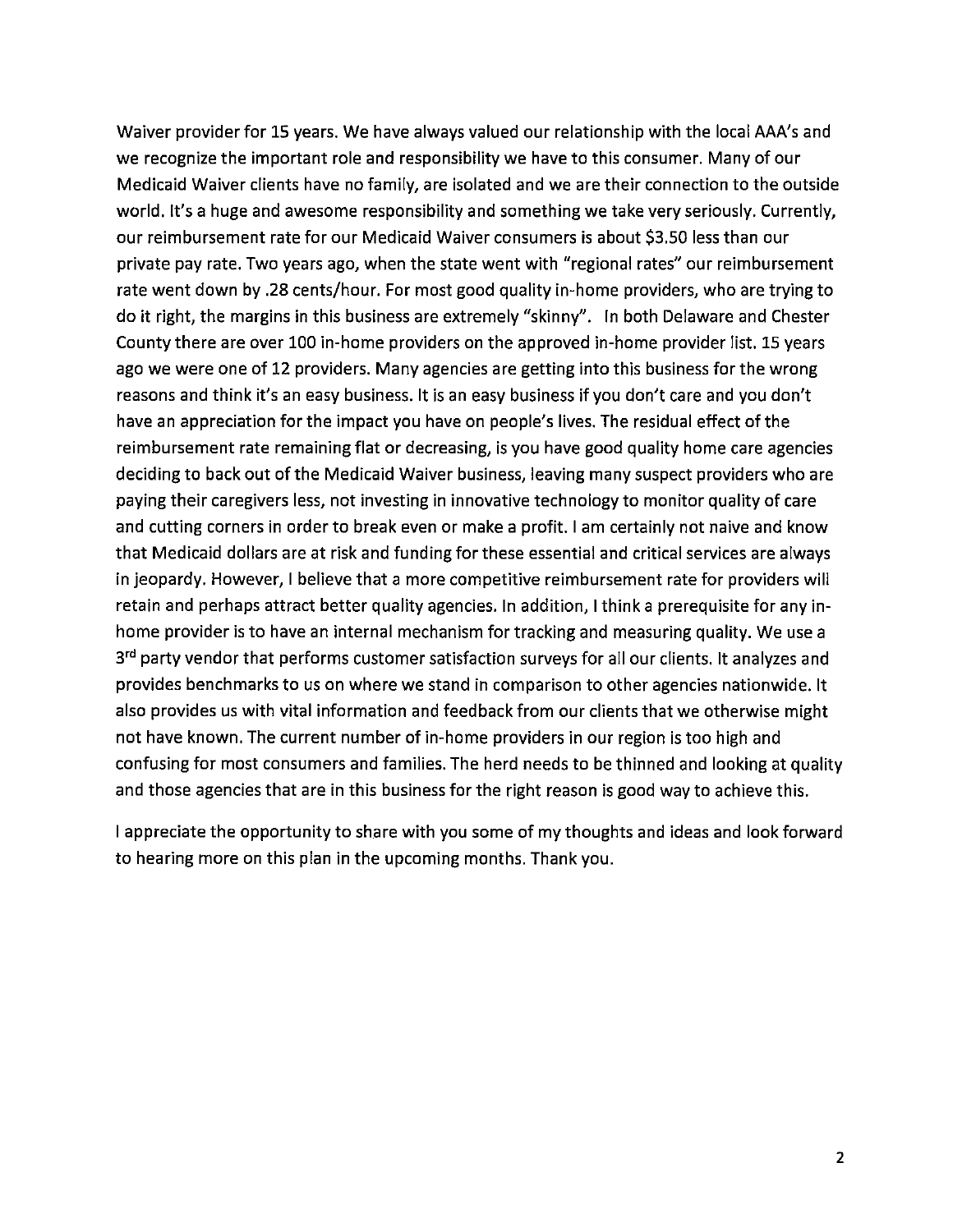Testimony on Home Care Agencies

Jen Burnett

Department of Human Services

House Democratic Policy Committee

May 30, 2017

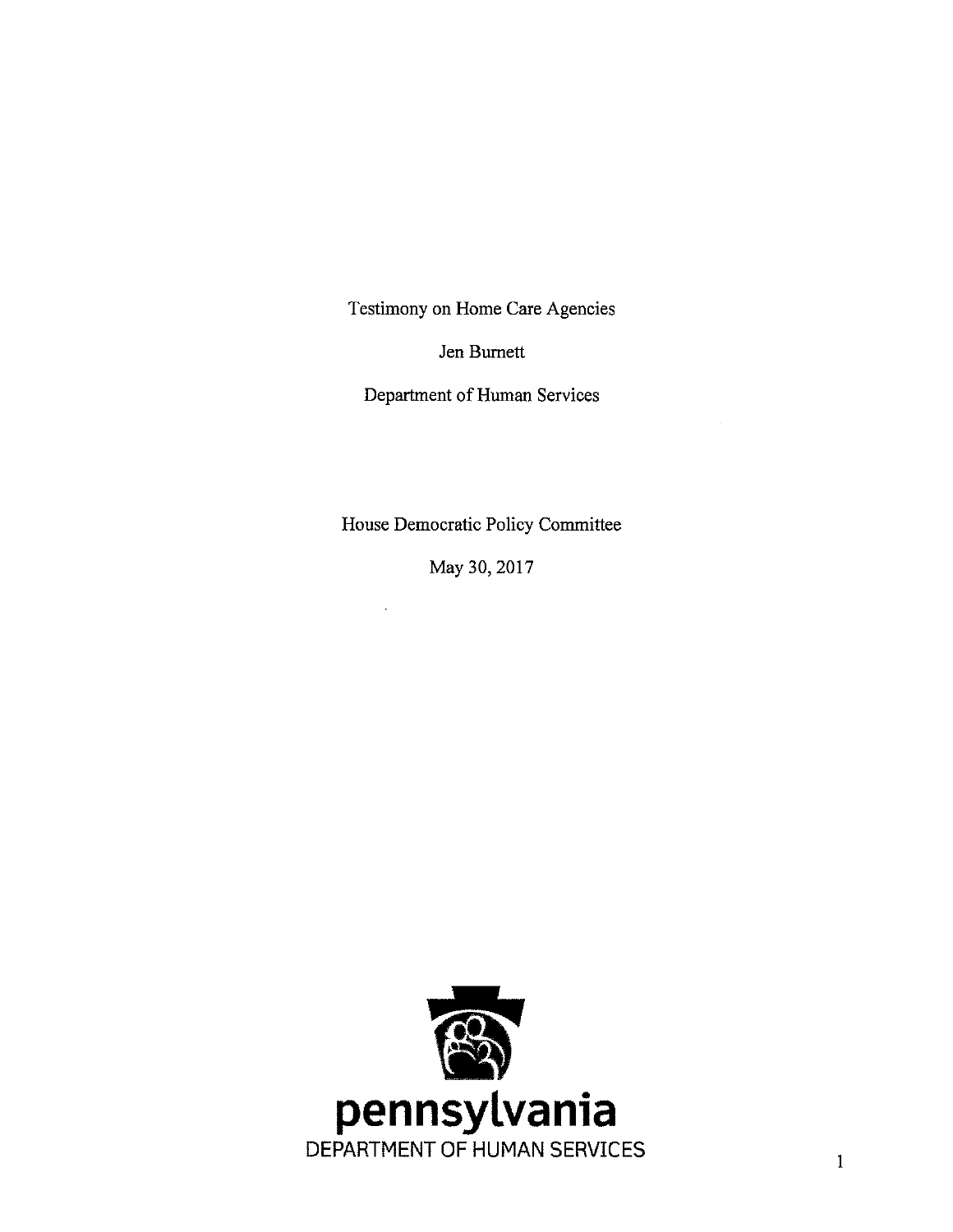Good afternoon. My name is Jen Burnett and I am the Deputy Secretary of the Department of Human Services' (DHS) Office of Long-Term Living (OLTL). I'm happy to be here to talk about the important role that direct care workers play in today's long-term services and supports system. These workers serve as the backbone of our system. They help people with disabilities and older residents get up, get dressed, and eat breakfast every morning. They help with toileting, clean up messes, and help people to transfer from bed to wheelchair, sometimes several times a day. They have chosen to willingly care for our neighbors, our spouses, our parents, and other loved ones. And some day, they will likely care for a lot of us in this room.

Most states, including Pennsylvania, offer a choice to Medicaid waiver participants – they can get their direct care workers from an agency or they can hire them themselves. The first is called the "agency model" of services. Under this model the state provides home care agencies with an established rate. From that rate, each agency determines what their overhead costs are and what rate they will pay their workers. The agency is the employer and must follow labor laws established by the federal government, including the payment of minimum wage and overtime.

The second model of service delivery is called the "participant-directed model". The nature of the work is the same as with agency workers, but the relationship of the participant to their worker is different. Under participant-direction, the participant is the "employer of record", often also called the "common law employer". They hire, train, and fire their workers themselves. They decide within a range established by the state, how much they will pay their workers. Their rates are set lower than those for agencies because they do not have similar overhead costs. Until recently, they were considered to be ineligible for overtime and minimum wage. Most participants in DHS programs already paid minimum wage to their workers. But many worked more than 40 hours a week, which was paid at straight time. On October 13, 2015, the U.S. Court of Appeals upheld a Department of Labor rule that required participant-directed workers be paid minimum wage and overtime. The federal government now requires the same overtime provisions that are applied to agency workers.

Currently 48,204 participants receive services in the Agency Model and 18,210 participants receive services in the Consumer Model.

DHS makes both of these models of service available because we firmly believe that participants should have a choice in how much employment-related responsibility they want to take on and what type of relationship they want with their workers. There are pros and cons to each model. Participant-direction offers choice, but it also takes increased monitoring by DHS to ensure that services are being provided as prescribed on a participant's service plan and that program integrity is maintained. This model also requires DHS to have a financial management service in place that handles workers' taxes and payroll activities. Both OLTL and the Office of Developmental Programs use the procured services of Public Partnership, LLC (PPL) for this purpose.

Both of these models of service will continue when DHS implements Community HealthChoices (CHC). CHC is a Medicaid managed care program that will include physical health benefits and long-term services and supports. The program is referenced nationally as a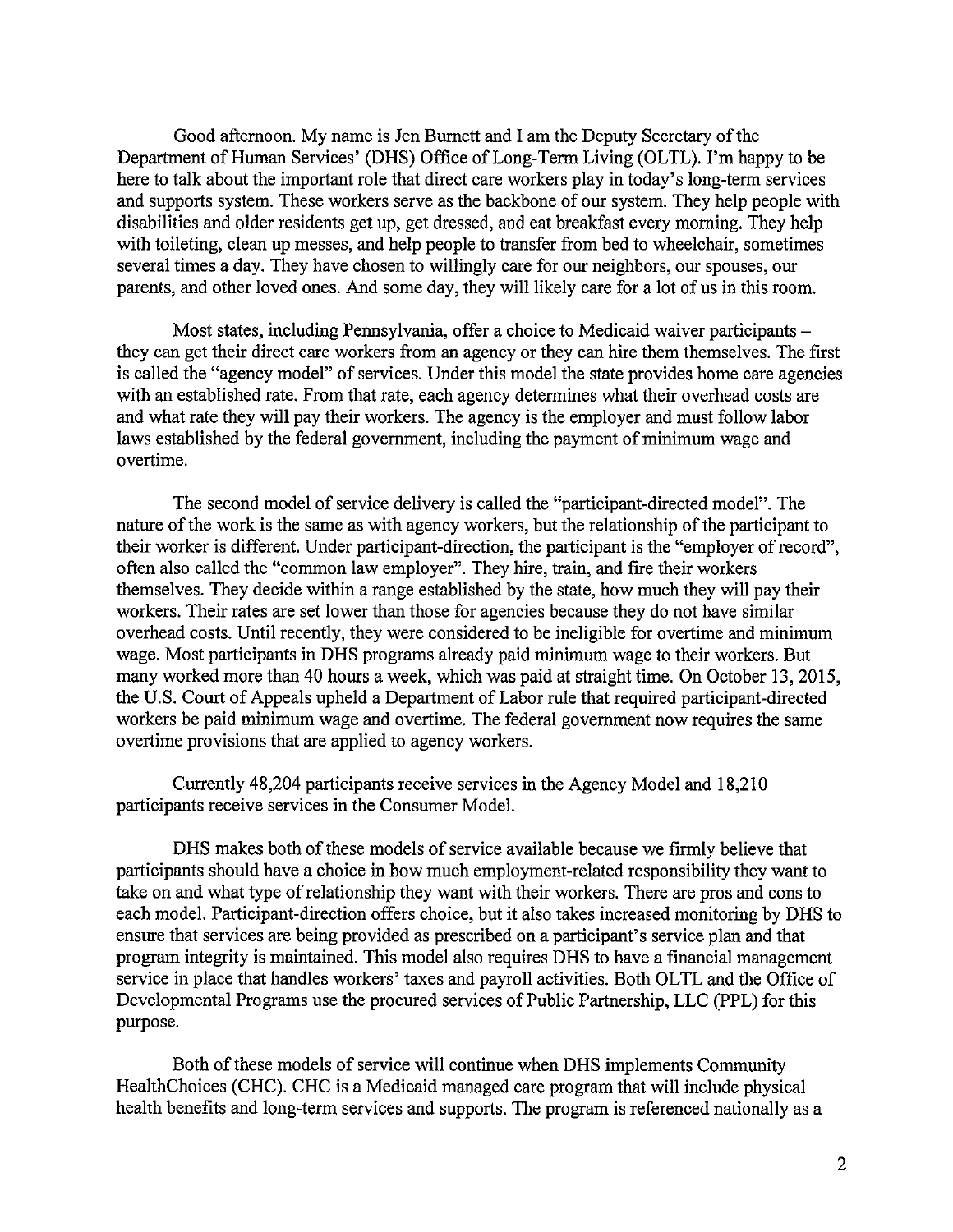Managed Long-term Services and Supports Program or MLTSS. Individuals enrolled in CHC will include those who are dually eligible for Medicare and Medicaid and those who are eligible for Medicaid long-term services and supports (LTSS) whether they receive those services in a nursing facility or in the community.

CHC participants will be able to access their direct care workers either through the agency model or through the participant-directed model. The difference is that, instead of the services being paid directly by DHS, they will now be paid by CHC managed care organizations (MCOs). A financial management service entity will continue to be used for participant directed services. However, in CHC, that entity will work with the MCOs to facilitate payment for these services.

As a core component of the program, CHC MCOs will be required to work with DHS to implement efforts to improve the recruitment, retention, and skills of the direct care workforce. Possible CHC initiatives may include:

- Labor/management partnerships or employee/employer partnerships;
- Training programs that exceed DHS and Pennsylvania Department of Health requirements for direct care worker qualifications, including programs to address complex needs of participants;
- Pre-service orientation;
- Promotion of direct-care worker organizations and associations;  $\bullet$
- Professional support, certifications, and career-ladder opportunities;  $\bullet$
- Care team integration that engages front line workers.

CHC will be implemented in three phases. The first phase, in the southwestern portion of the state, will be implemented on January 1, 2018. The second phase, in the southeast, will occur July 1, 2018. The remainder of the state will be phased in on January 1, 2019.

In closing, DHS recognizes the critical importance of the direct care worker in our service system and offering options for how program participants are able to access these services. In addition, DHS designed CHC to expand and improve the role of the direct care worker. CHC will offer us the opportunity in the future to be more innovative by working with the CMC-MCOs to tackle some of the hard issues that have negatively impacted recruitment and retention of workers. I appreciate the opportunity to provide testimony and will be pleased to take any questions at this time.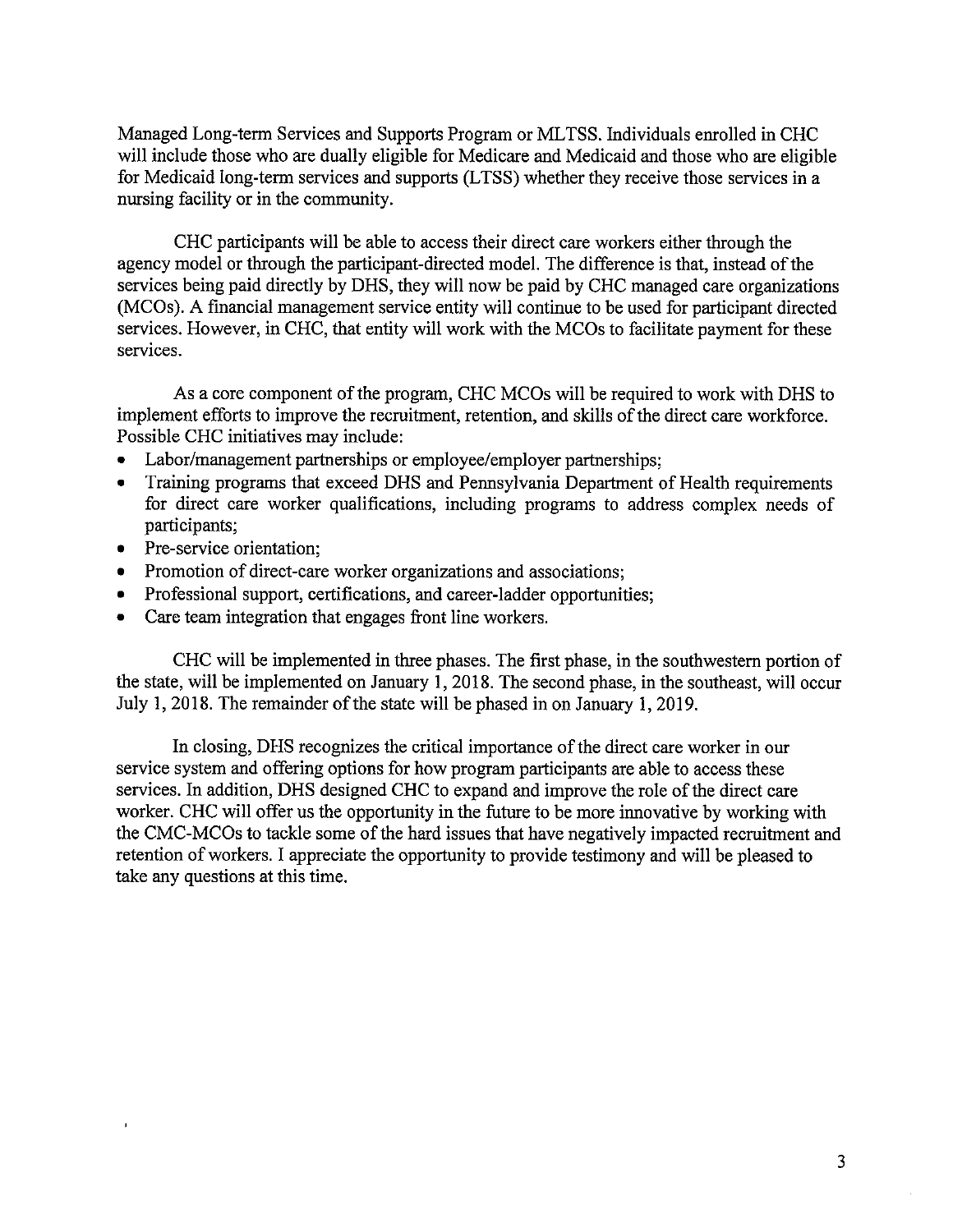#### 5/30/17 House Democratic Policy Committee Hearing Home Care in Delaware County - May 2017

Good afternoon, my name is Barbara Nicolardi and I am the Planner at the County of Delaware, Services for the Aging (COSA). I would like to thank Representative Leanne Krueger-Braneky for orchestrating today's discussion and I would also like to thank everyone here in attendance today as we dialogue about home care issues in Delaware County.

Today's discussion focuses on home care and in particular in my job that means home care for seniors. I have worked at COSA for nearly 30 years and during that time I have had the opportunity to work with the home care agencies in a variety of capacities such as a monitor, contract liaison and the person who writes the Request for Proposal for home care services. I have seen the number of home care agencies providing care in Delaware County grow from 6 to over 300.

This industry and these workers are invaluable to our senior population by keeping them living safely and independently for as long as possible in their homes. In fact, the seniors they serve are often the most vulnerable and frail, homebound and likely do not have anyone else living with them. The home care worker is often their only contact for the day. These seniors need help with dressing, toileting, bathing and at times meal preparation and eating.

It is obvious we need to assure that our seniors are receiving quality care from welltrained, caring home care workers. These agencies need to be able to recruit and retain dependable staff. And yet the staff are often unable to have enough work in any given day to have full time status, affording them the opportunity to have full time benefits. Most workers take public transportation from home to home and are not paid for the time on public transportation. In a market that is saturated with agencies, the prices have been competitively low and stagnant. These factors impact the ability of agencies to recruit and retain the quality, talented workers needed.

In 2015 we gave our then contracted home care agencies a 2% unit cost increase which had been the first price increase we were able to give in 5 years. The PA Department of Aging had set a price moratorium on all unit cost contracts which meant no increases. So although no price increase afforded us the opportunity to purchase more units of service, it continued to keep workers at lower incomes.

We offer two main programs through COSA where consumers can receive in home care from our home care partners. I would like to take a few minutes to elaborate on each program as it relates to home care.

The OPTIONS program has been around for over 40 years and serves consumers who are either nursing home eligible and above Medicaid income limits or who are not yet needing nursing home level of care. In 2016 we offered contracts to all home care agencies who could follow our Request for Application and meet our requirements. All